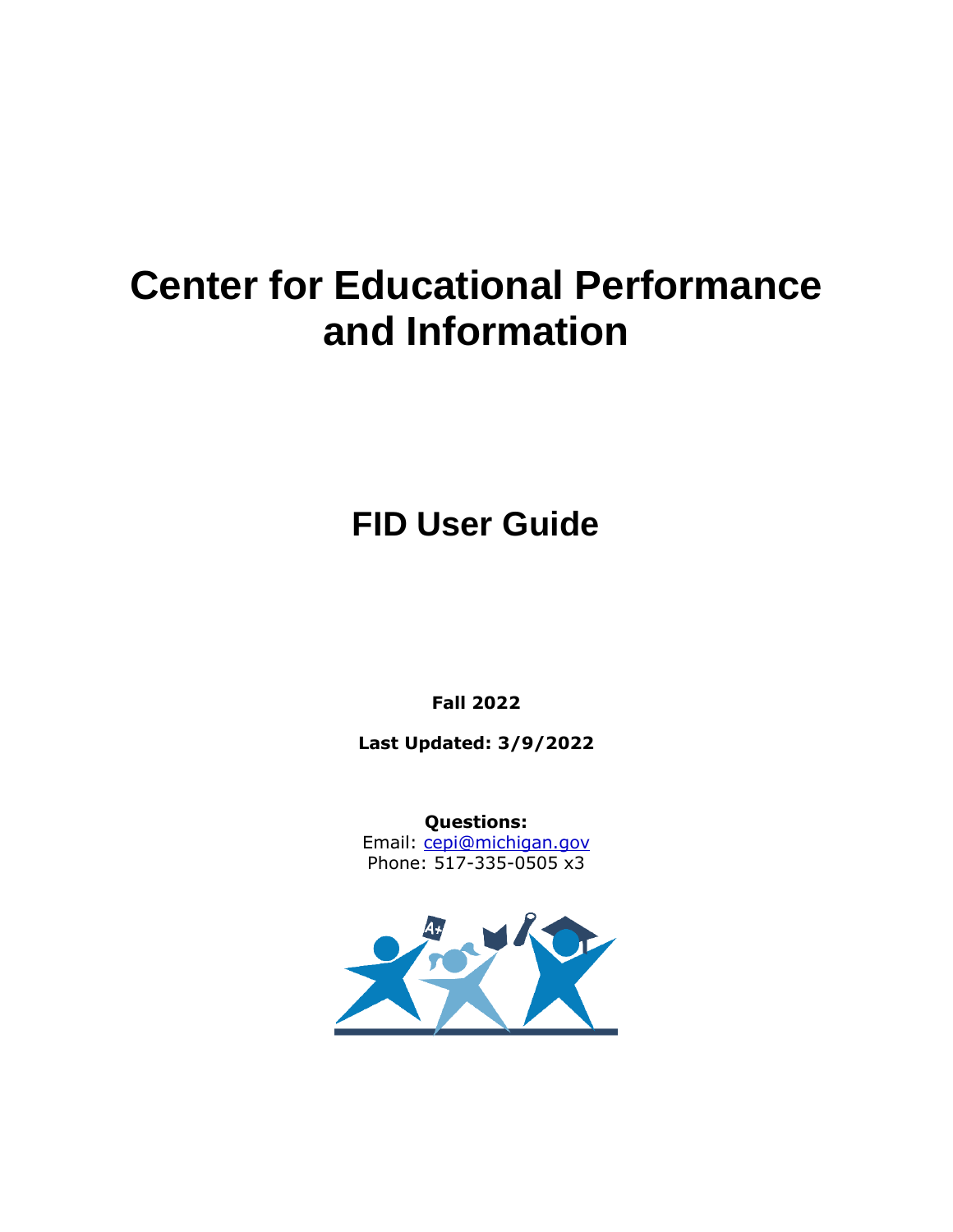# **Contents**

| Appendix B: Educational Service Provider File Guidelines  29 |
|--------------------------------------------------------------|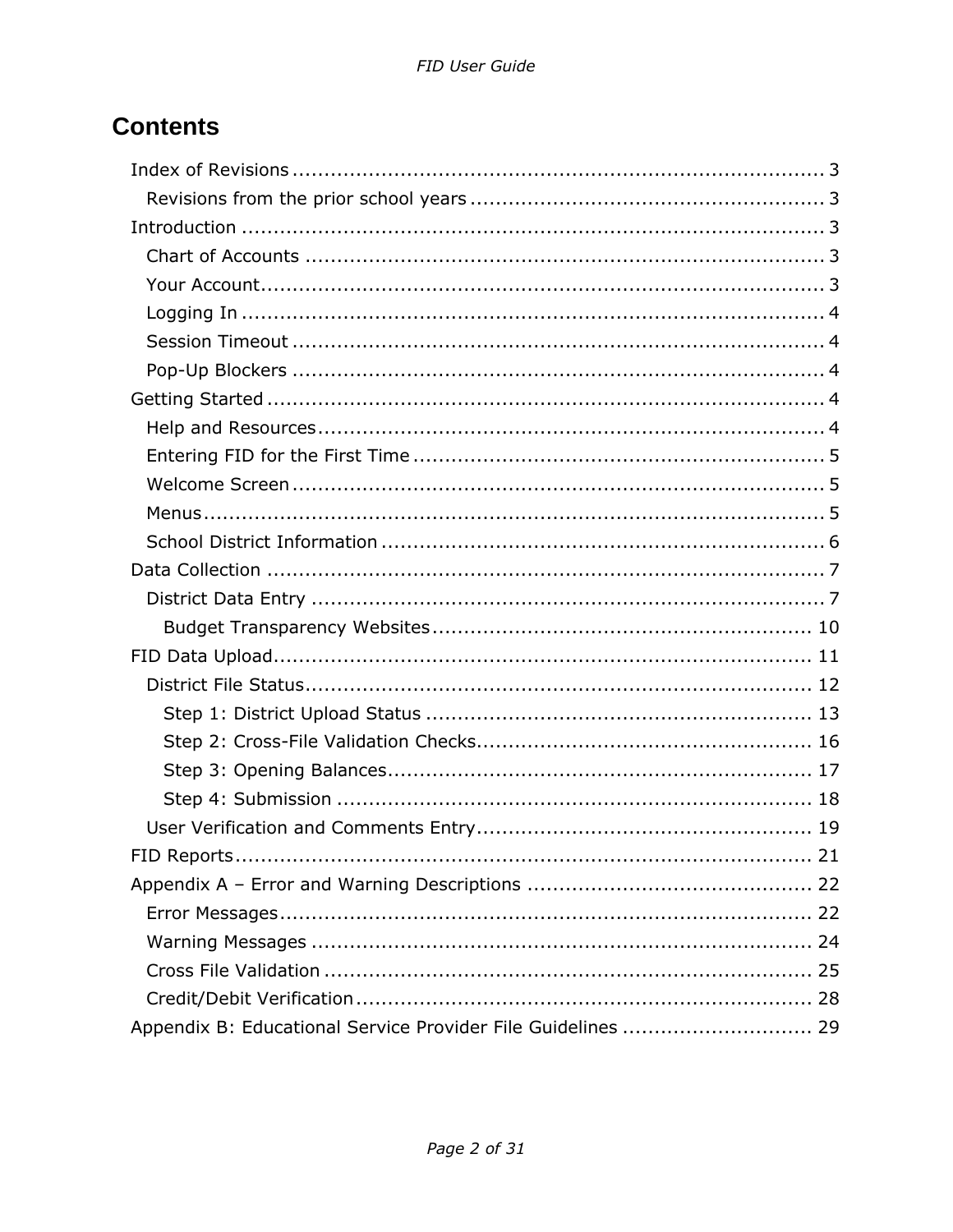# **Index of Revisions**

### <span id="page-2-1"></span><span id="page-2-0"></span>**Revisions from the prior school years**

The following section lists new changes since the last posting of the previous school year's manual.

| <b>School Year</b> | <b>Section</b>                                       | <b>Page Number(s)</b> | <b>Edits/Changes</b>                                                                                                                                                                                                                     |
|--------------------|------------------------------------------------------|-----------------------|------------------------------------------------------------------------------------------------------------------------------------------------------------------------------------------------------------------------------------------|
| 2021-22            | Step 1<br><b>District</b><br>Upload<br><b>Status</b> | 16                    | In the 2021-22 collection, the first<br>three digits of the balance sheet<br>major class code will be reviewed<br>and any major class code not in<br>the published Chart of Accounts<br>will no longer be accepted in the<br>FID upload. |
| 2021-2022          | Throughout                                           |                       | Screenshots updated throughout<br>the document.                                                                                                                                                                                          |

# **Introduction**

<span id="page-2-2"></span>The FID User Guide is designed for district users of the application. This guide includes directions for using the FID application to upload and submit financial information and to generate reports.

#### <span id="page-2-3"></span>**Chart of Accounts**

FID supports submission of district financial data using account codes compliant with the Michigan School Accounting Manual Chart of Accounts. This submission process provides a level of financial data that facilitates compliance reporting and will facilitate informed decision-making at the school, state, and federal levels.

[The Michigan Public School Accounting](https://www.michigan.gov/mde/0,4615,7-140-6605_6539-21321--,00.html) manual contains the Chart of Accounts within the "Appendix - [Definitions for Accounting Codes](https://www.michigan.gov/documents/appendix_33974_7.pdf)," located on the Manual page.

#### <span id="page-2-4"></span>**Your Account**

If you do not have a MILogin account, the [MILogin User Guide](https://www.michigan.gov/-/media/Project/Websites/cepi/Security/milogin_user_guide.pdf) provides the initial guidance to obtain access. To become an authorized user, you must do the following:

1. Request access to the application through your [MILogin](https://milogintp.michigan.gov/eai/tplogin/authenticate?URL=/cepifid/FID) account through the "Request Access" screen.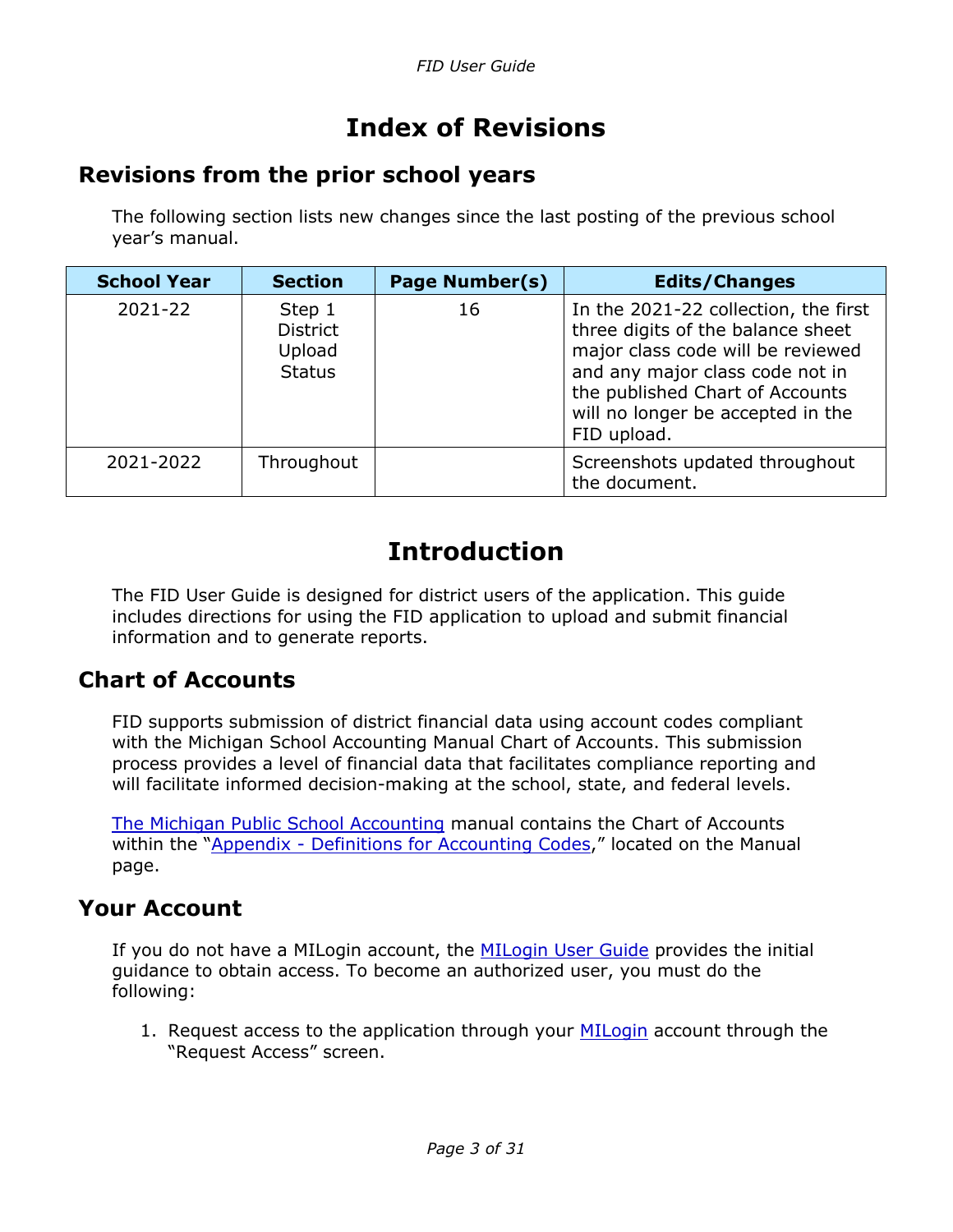2. Send the appropriate security agreement form (Public schools and Nonpublic schools) to CEPI, signed by yourself and the district lead administrator. The form is posted on CEPI's [Application Security Forms web page.](https://www.michigan.gov/cepi/applications/security)

You will receive access to the application when both above steps have been completed and verified by CEPI. For more detailed information, please refer to the [MILogin User Guide.](https://www.michigan.gov/documents/cepi/MILogin_Users_Guide_531016_7.pdf)

### <span id="page-3-0"></span>**Logging In**

To access the Application, go to either the [FID Login page](https://cepi.state.mi.us/FID) or the [FID web page](https://www.michigan.gov/cepi/pk-12/fid) and click the Go to FID button. For either option click the "Authorized User Login" button and enter your MILogin username and password.

### <span id="page-3-1"></span>**Session Timeout**

Please remember that your session is tracked. If your session has been inactive for longer than 20 minutes, the system will end your session and you must log in again.

### <span id="page-3-2"></span>**Pop-Up Blockers**

CEPI applications use pop-up windows to display information to users. If a pop-up blocker has been installed on your computer, it may prevent these windows from opening. Many pop-up blockers provide a configuration screen to allow pop-ups from certain websites. If your blocker does not have this feature, you may want to disable it while accessing CEPI applications.

Given the large number of pop-up blocker packages available, it is impossible to provide instructions for disabling each one. If you are unsure how to configure/disable your blocker, please check with the software vendor or your technical staff. Also, pop-up blocking is directly integrated into Internet Explorer.

Please consult the help function of your browser for more information on pop-up blockers.

# **Getting Started**

### <span id="page-3-4"></span><span id="page-3-3"></span>**Help and Resources**

Before using FID, you should familiarize yourself with the help resources available. To download these resources, go to the [CEPI website.](https://www.michigan.gov/cepi) Click on "PreK-12 Applications" on the navigation bar. A submenu will appear. Click on "Financial Information Database." Be sure to check back, as you will always find the most upto-date information on the [FID web](https://www.michigan.gov/cepi/pk-12/fid) page.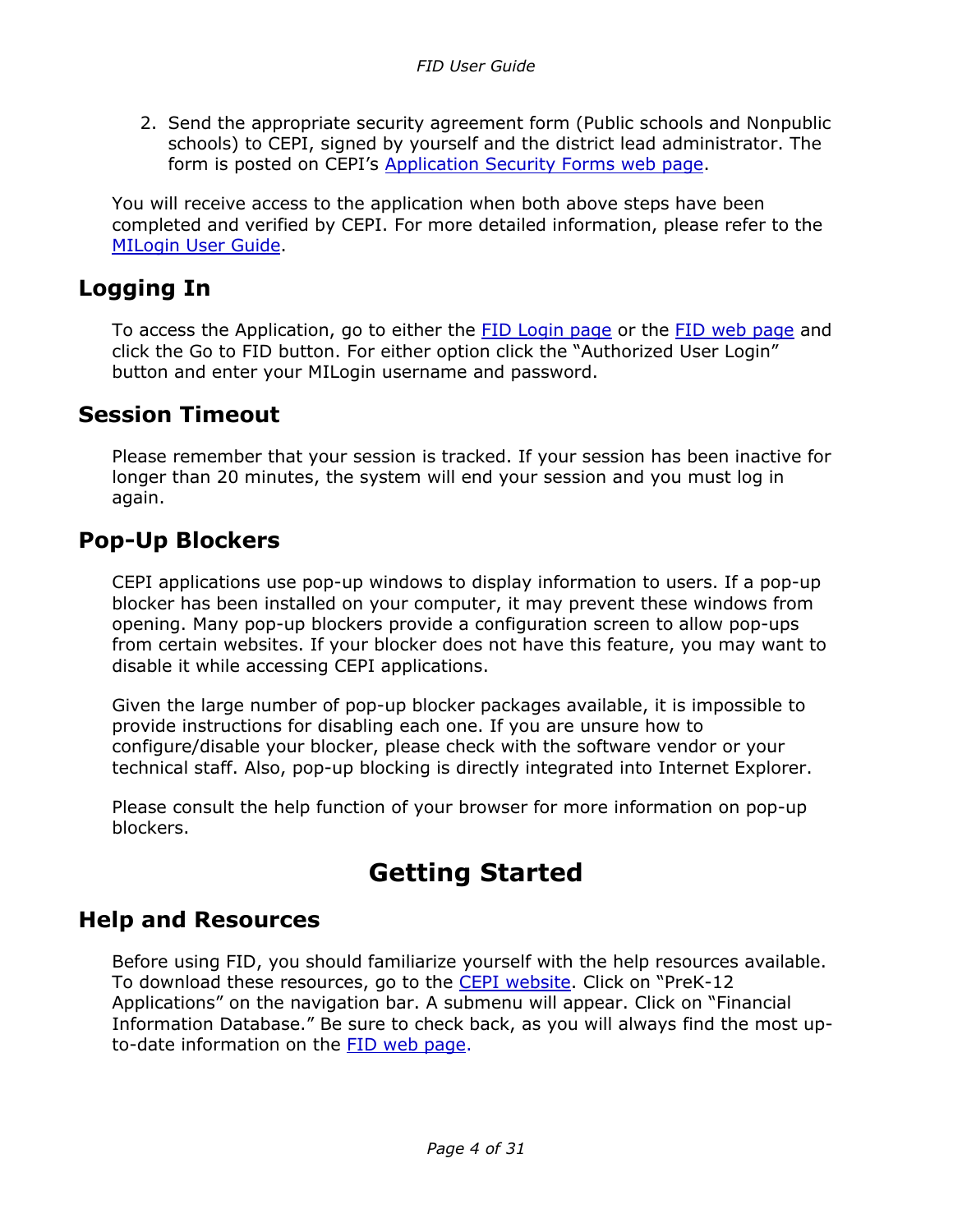### <span id="page-4-0"></span>**Entering FID for the First Time**

If you are logging into FID for the first time, or you have not confirmed your user profile, the application will display your user profile details. This screen allows you to verify and update your profile information as required (this information is separate from your MILogin account). Should you need to change any of your information in the future, this screen is in the Data Collection menu. Please note that this screen will continue to be displayed at log in until the User Profile information is confirmed.

| Please update your information and click OK to save. |                         |  |           |                 |  |
|------------------------------------------------------|-------------------------|--|-----------|-----------------|--|
|                                                      | <b>MILogin Account:</b> |  |           |                 |  |
|                                                      | <b>Display Name:</b>    |  |           |                 |  |
|                                                      | <b>First Name:</b>      |  |           |                 |  |
|                                                      | <b>Last Name:</b>       |  |           |                 |  |
|                                                      | <b>Contact Phone:</b>   |  |           |                 |  |
|                                                      | <b>Contact Email:</b>   |  |           |                 |  |
|                                                      |                         |  | $\sim$ OK | <b>× Cancel</b> |  |

#### <span id="page-4-1"></span>**Welcome Screen**

If you have logged in to the FID before and confirmed your user profile, the application will display the "Welcome Page." This screen displays a salutation with your display name as entered in the User Profile.



#### <span id="page-4-2"></span>**Menus**

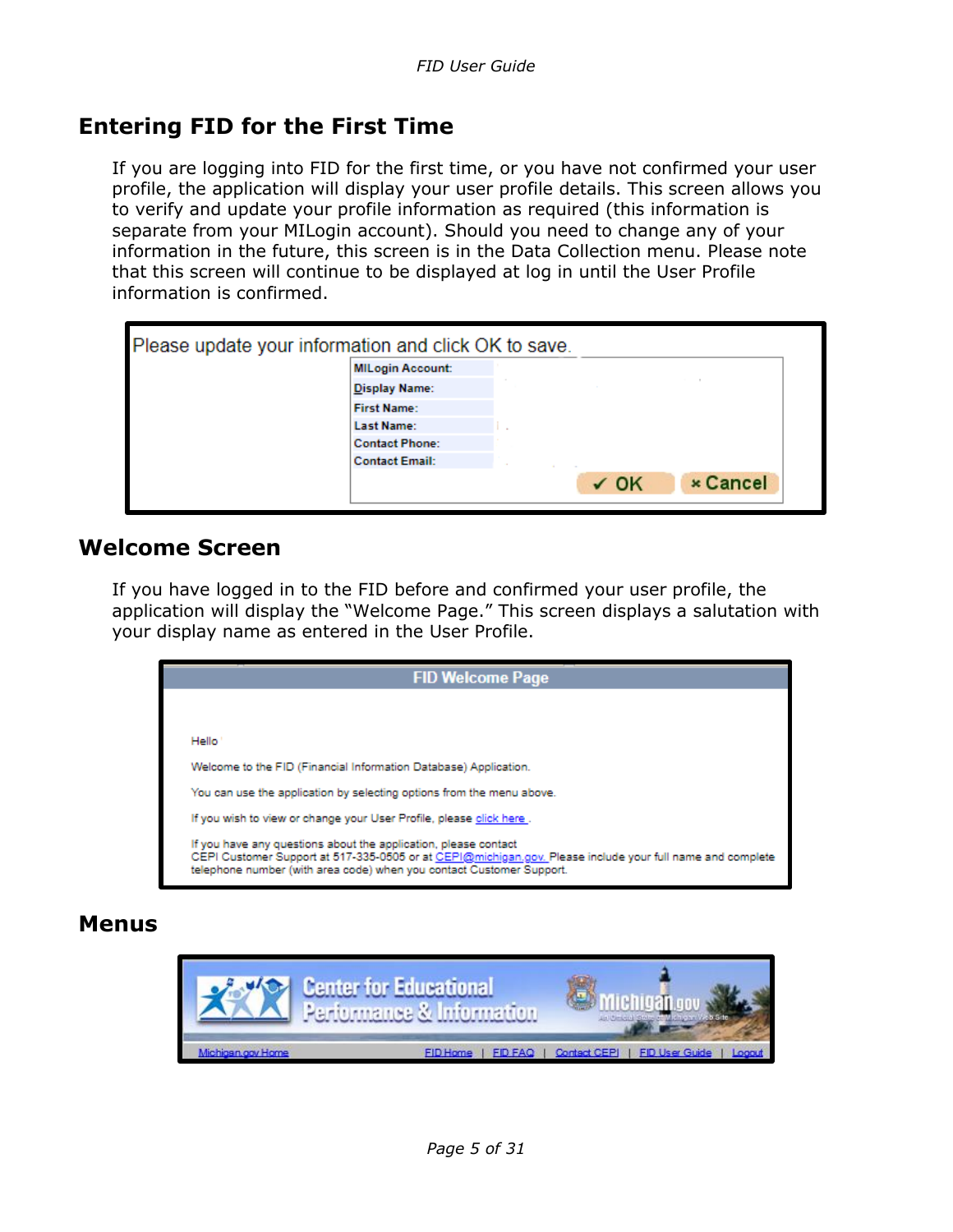The gray toolbar located under the CEPI banner contains links to help you navigate and access additional help resources.

- **FID Home** Use this link to return to welcome screen.
- **FID FAQ** Use this link to view Frequently Asked Questions.
- **Contact CEPI** Use this link to open a new page that lists CEPI contact information.
- **FID User Guide** Open the FID User Guide.
- **Logout** Use this link to log out of the FID application.



The menu bar located on the top of each screen is the application menu. Navigation through the application is accomplished through a series of drop-down menus, divided into hierarchical levels. Selection in one menu will determine which functions are presented in the next menu. At the main level, you will have multiple options to select. To select at this level, click on the down arrow and then highlight your selection. In the example below, "Data Collection" has been chosen.

| Michigan.gov Home      |                                                                                                                                                                                                                                                                                                                                                                                                                                                         | FID Home<br><b>FID FAQ</b>          | FID User Guide   Logout<br>Contact CEPI |
|------------------------|---------------------------------------------------------------------------------------------------------------------------------------------------------------------------------------------------------------------------------------------------------------------------------------------------------------------------------------------------------------------------------------------------------------------------------------------------------|-------------------------------------|-----------------------------------------|
| <b>Data Collection</b> | <b>Select Menu</b>                                                                                                                                                                                                                                                                                                                                                                                                                                      |                                     |                                         |
|                        | <b>Select Menu</b>                                                                                                                                                                                                                                                                                                                                                                                                                                      |                                     | Date: 05-01-2019                        |
| Helio "Ro              | <b>District Data Entry</b><br>Data Upload<br><b>District File Status</b><br><b>Opening Balances</b><br>Welcome User Verification<br>You can u Comments Entry<br>If you wisk Update User Profile<br>If you have any questions about the application, please contact<br>CEPI Customer Support at 517-335-0505 or at CEPI@michigan.gov. Please include your full name and complete<br>telephone number (with area code) when you contact Customer Support. | Second level menu<br>navigation bar |                                         |

Once a function has been selected from the first drop-down list, the second dropdown list will become active. Follow the same procedure as before to highlight the desired function. Refer to the respective sections for details on each function and user instructions.

### <span id="page-5-0"></span>**School District Information**

If you are a user with multiple districts, you can change the district selection by entering the district code in the School District box and clicking the tab key. Alternately, you can select the menu button and select the desired district from the choices presented.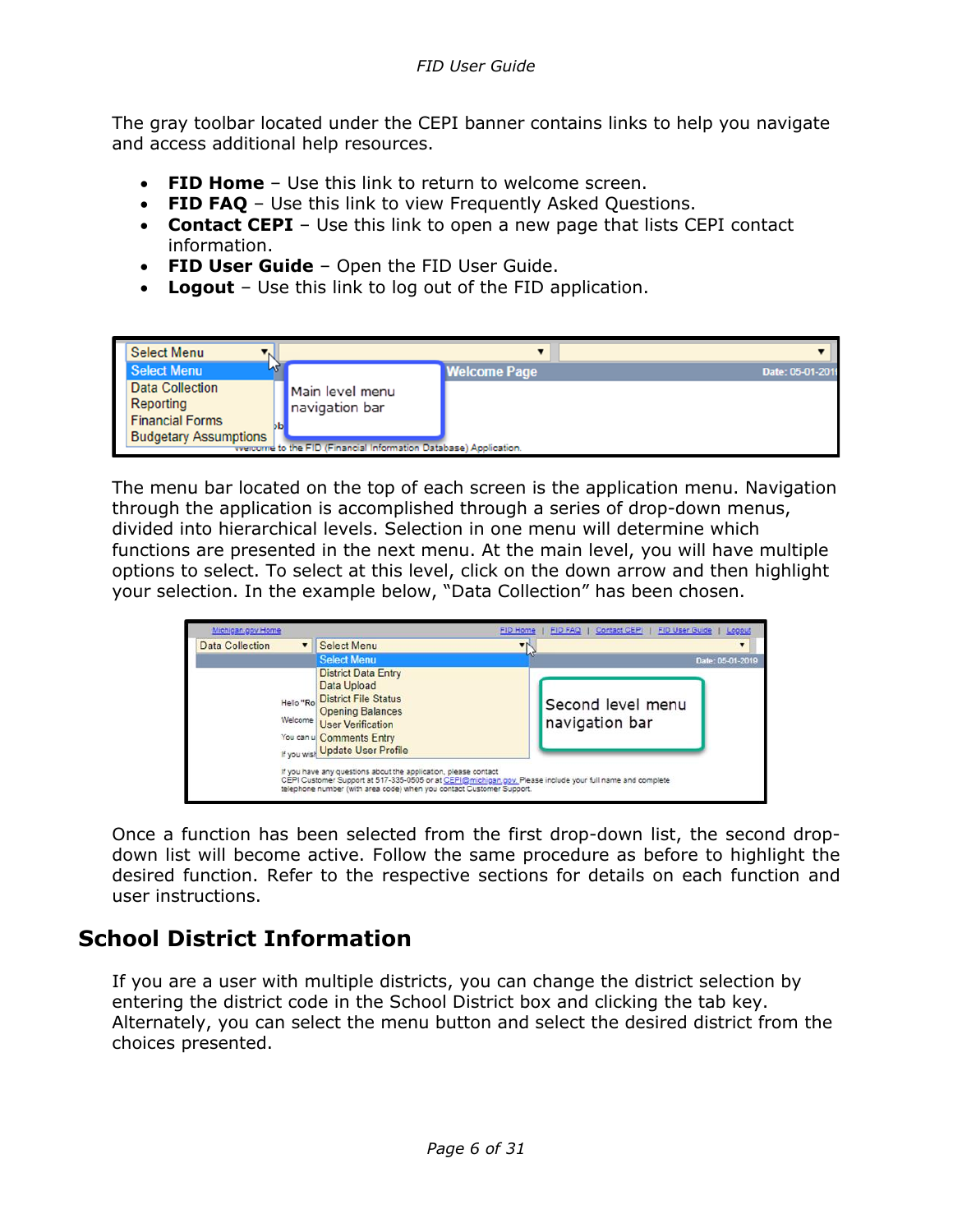| Jala Collection | District Data Entry                                                |
|-----------------|--------------------------------------------------------------------|
|                 |                                                                    |
|                 | School District: 5690 District Look Up emic and Career Education A |
|                 |                                                                    |
|                 |                                                                    |

# **Data Collection**

<span id="page-6-0"></span>The Data Collection section is used by school districts to manually enter and upload their financial data to the FID. There are three basic steps through which data collection is completed:

- 1. **Data Entry/Upload.** The first actions that the District User must perform, in any order, are to place data into the application through District Data Entry and FID Data Upload.
- 2. **Error Correction.** After District Data Entry and Data Upload are completed, the application validates the data received against the Chart of Accounts. It also ensures that the data are submitted at least at the minimum level. Depending on the number of files in the queue, the validation process may take some time.

You need to ensure that there are no errors indicated on the District File Status or Opening Balances screens. If errors exist, correct the respective file(s) and repeat steps 1 or 2 as required. Summarized information can also be reviewed through the User Verification screen. Please refer to individual sections for details on each of these processes.

3. **Submission.** Once all files are error-free and funds are in balance, you may "Submit" your data to CEPI using the District File Status screen. A complete checklist of the conditions required for the submit button to become enabled is in the submission section of the User Guide.

## <span id="page-6-1"></span>**District Data Entry**

District Data Entry is used to enter financial data that are not part of the data upload process. You may enter district data and upload financial data in any sequence. However, verification of financial data does not start until both district data entry and upload of all financial data has been completed.

To open the District Data Entry screen, select Data Collection from the first dropdown menu and District Data Entry from the second drop-down menu.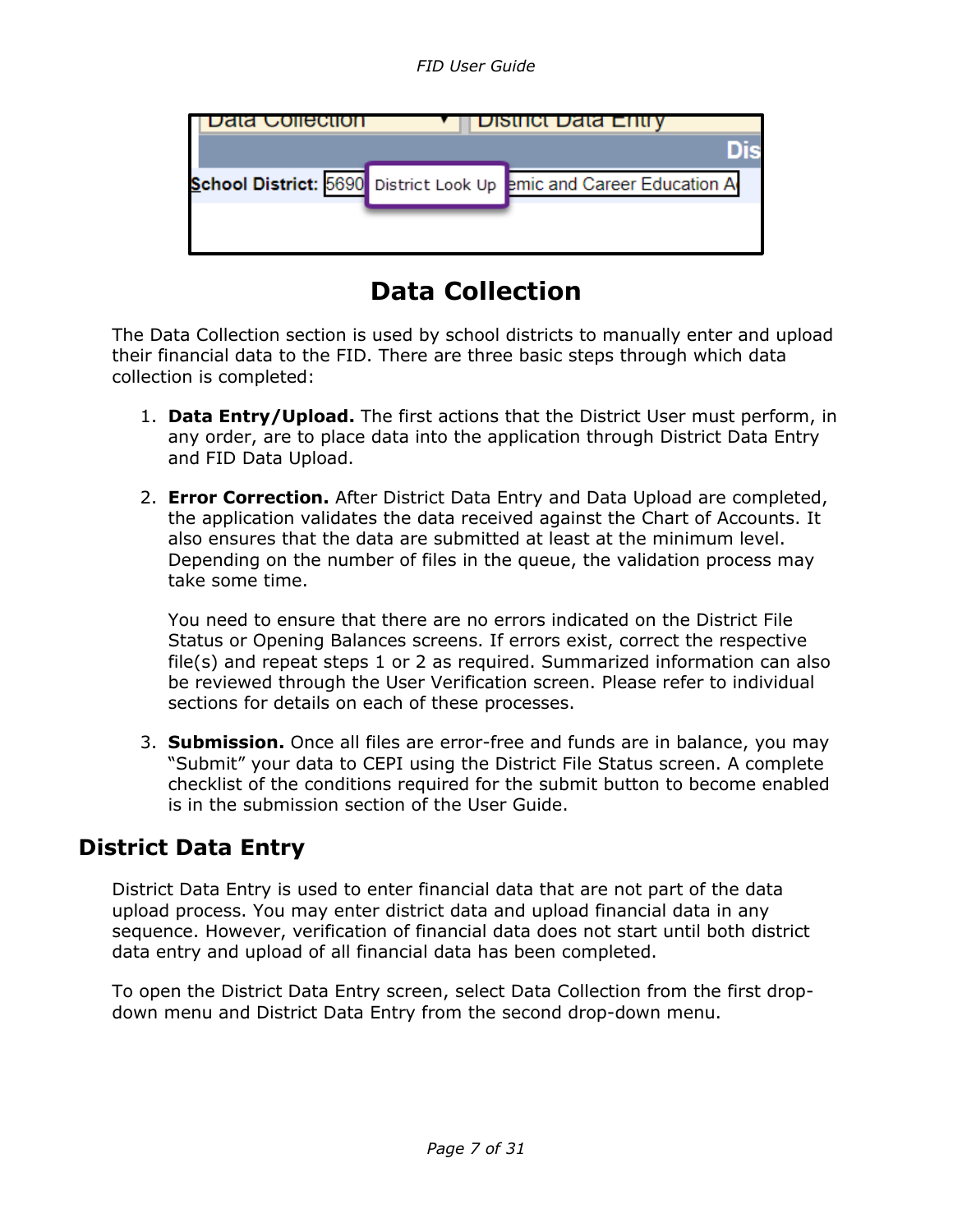| Assets & Liabilities                                                             | Dual Enrollment Tuition And Fees |                                 |                                                                                                                                                                               |                 |
|----------------------------------------------------------------------------------|----------------------------------|---------------------------------|-------------------------------------------------------------------------------------------------------------------------------------------------------------------------------|-----------------|
|                                                                                  |                                  |                                 |                                                                                                                                                                               |                 |
| <b>Fixed Assets (Fund 91)</b>                                                    | <b>Amount</b>                    |                                 | <b>Long Term Liabilities (Fund 92)</b>                                                                                                                                        | <b>Amount</b>   |
| Land $(21x)$                                                                     | 0.00                             |                                 | Current Matured Bond Liabilities (44x)                                                                                                                                        | 0.00            |
| Buildings and Additions (22x)                                                    | 0.00                             |                                 | Other Current Liabilities (491)                                                                                                                                               | 0.00            |
| Site Improvements (23x)                                                          | 0.00                             |                                 | Deferred Inflows (495)                                                                                                                                                        | 0.00            |
| Equipment and Furniture (24x)                                                    | 0.00                             |                                 | Deferred Inflows (OPEB) (496)                                                                                                                                                 | 0.00            |
| Vehicles Other than Buses (25x)                                                  | 0.00                             |                                 | Bonds Payable (51x)                                                                                                                                                           | 0.00            |
| School Buses (26x)                                                               | 0.00                             |                                 | School Bond Loan Payable - Long Term<br>Portion (53x)                                                                                                                         | 0.00            |
| Educational Media and Textbooks (27x)                                            | 0.00                             |                                 | Bus Loans Payable - Long Term Portion (56x)                                                                                                                                   | 0.00            |
| Construction in Process (28x)<br>Other Capital Assets (29x)                      | 0.00<br>0.00                     |                                 | Furniture and Equipment Loans Payable -<br>Long Term Portion (57x)                                                                                                            | 0.00            |
| <b>Total Fixed Assets</b>                                                        | 0.00                             |                                 | Compensated Absences - Long Term Portion<br>(58x)                                                                                                                             | 0.00            |
| Capital Assets for Fund 91 should be reported net of<br>accumulated depreciation |                                  |                                 | Other Loans and Liabilities - Long Term<br>Portion (591,592,593)                                                                                                              | 0.00            |
|                                                                                  |                                  |                                 | Pension Liability - Long Term Portion (594)                                                                                                                                   | 0.00            |
| <b>Amount Due to State of Michigan</b>                                           | <b>Amount</b>                    |                                 | Other Post-Employment Benefits (OPEB)<br>Liability (595)                                                                                                                      | 0.00            |
| Chauffeur Expenditure<br>Received from TIFA, LDA or DDA                          | 0.00<br>0.00                     |                                 | <b>Total Long Term Liabilities</b>                                                                                                                                            | 0.00            |
|                                                                                  |                                  |                                 | <b>Deferred Outflows</b>                                                                                                                                                      | <b>Amount</b>   |
|                                                                                  |                                  |                                 | Deferred Outflows (195)                                                                                                                                                       | 0.00            |
|                                                                                  |                                  |                                 | Deferred Outflows (OPEB) (196)                                                                                                                                                | 0.00            |
|                                                                                  |                                  |                                 |                                                                                                                                                                               |                 |
|                                                                                  |                                  |                                 |                                                                                                                                                                               |                 |
| Budget Transparency Reporting as required by MCL 388.1618 (2)                    |                                  |                                 |                                                                                                                                                                               | <b>Guidelin</b> |
|                                                                                  |                                  |                                 | In the box below, provide the direct URL, excluding the "http://" prefix, of the district's Budget Transparency Reporting Web site. URLs will be validated and districts with |                 |
| incomplete or incorrect URLs will be asked to update this information.           |                                  |                                 |                                                                                                                                                                               |                 |
|                                                                                  |                                  |                                 |                                                                                                                                                                               |                 |
|                                                                                  |                                  | District Data Entry is Complete |                                                                                                                                                                               |                 |
|                                                                                  |                                  |                                 | $\Box$ Save                                                                                                                                                                   | <b>◎ Reset</b>  |
|                                                                                  |                                  |                                 |                                                                                                                                                                               |                 |

- 1. The District Data Entry screen is divided into two sections: "Assets & Liabilities" and "Dual Enrollment Tuition and Fees." Select the tab to navigate between the screens.
- 2. Enter the amount for each applicable field. If you previously entered data and saved, the application will display all the District Data Entry information.

You do not need to enter the same information in data entry and in your uploaded files. For example, many districts will not include amounts for fund 91 (Capital Assets Accounts) or fund 92 (Long-term Liability Accounts) in their upload files and will key in these data in the District Data Entry screens. If you key in *and* upload a file with the same information, the most recently entered (through upload or manual entry) data will be submitted.

3. At the bottom of each screen are two buttons, **Save** and **Reset**. Use the **Save** option to save entered data and use the **Reset** option to clear out any entered data.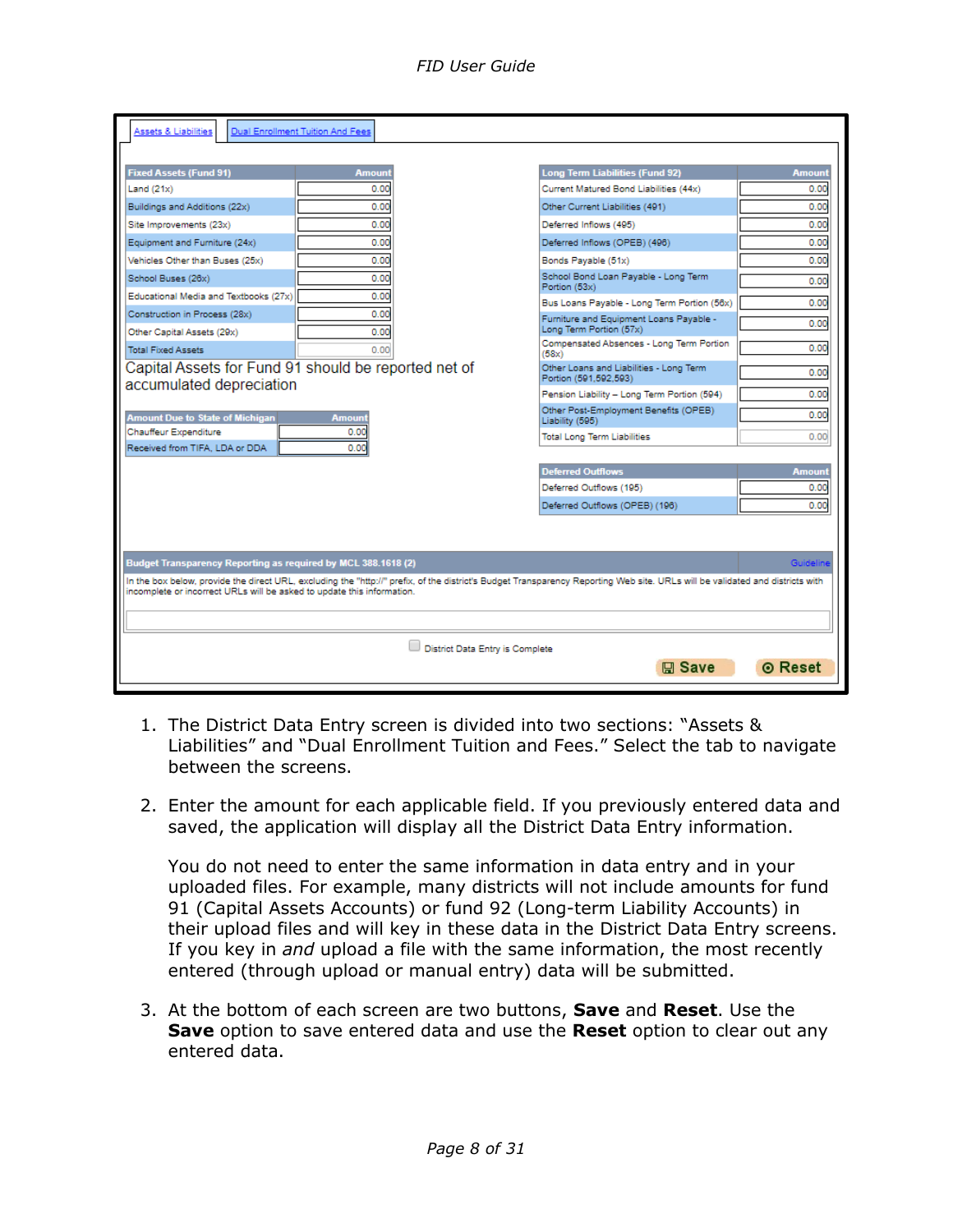4. Once both sections of data entry are complete, click the checkbox "District Data Entry is complete." When this box is checked, the status for "Data Entry" on the District Upload Status screen will appear as "Completed." Verification cannot proceed until this box is checked.

A confirmation message will be displayed when entering the screen after data entry has been marked completed and uploaded files are in accept status. Selecting "yes" to the prompt will allow you to make changes.

**NOTE:** For each field, the application determines whether the balance should be a Debit or Credit by default. If the entered amount is opposite (e.g., debit instead of credit) of what the system expected and the amount is less than zero, the application will display a confirmation message.

The Dual Enrollment Tuition and Fees tab will be used to report tuition and fees paid by the district for dual enrolled students.

| Dual Enrollment Tuition And Fees<br>Assets & Liabilities<br>Record the amount of tuition and fees paid by the district for eligible and participating students. An "eligible student" is a<br>student enrolled in at least one high school class in grades 9, 10, 11 or 12 and is also enrolled in a postsecondary institution<br>during the district's regular academic year. |                            |
|--------------------------------------------------------------------------------------------------------------------------------------------------------------------------------------------------------------------------------------------------------------------------------------------------------------------------------------------------------------------------------|----------------------------|
| <b>Building</b>                                                                                                                                                                                                                                                                                                                                                                | <b>Amoun</b>               |
| Beekman Center (05261)                                                                                                                                                                                                                                                                                                                                                         |                            |
| Center for Success at Pleasant View (03685)                                                                                                                                                                                                                                                                                                                                    |                            |
| Eastern High School (01044)                                                                                                                                                                                                                                                                                                                                                    |                            |
| Everett High School (01166)                                                                                                                                                                                                                                                                                                                                                    |                            |
| Hill Center (01739)                                                                                                                                                                                                                                                                                                                                                            |                            |
| Ingham Academy/Family Center (09949)                                                                                                                                                                                                                                                                                                                                           |                            |
| Ingham County Youth Center (00579)                                                                                                                                                                                                                                                                                                                                             |                            |
| J.W. Sexton High School (01865)                                                                                                                                                                                                                                                                                                                                                |                            |
| Wainwright (02274)                                                                                                                                                                                                                                                                                                                                                             |                            |
| Total Dual Enrollment Tuition and Fees                                                                                                                                                                                                                                                                                                                                         |                            |
| District Data Entry is Complete                                                                                                                                                                                                                                                                                                                                                | <b>◎ Reset</b><br>$m$ Save |
| Michigan.gov Home   FID Home   FID FAQ   Contact CEPI   State Web Sites<br>Policies   Michigan News                                                                                                                                                                                                                                                                            |                            |
| Copyright @ 2001-2020 State of Michigan                                                                                                                                                                                                                                                                                                                                        |                            |

When the Dual Enrollment Tuition and Fees tab is selected, the data entry screen will be populated with buildings in the district that currently serve grades 9-12, per EEM. Amounts entered here should be a subset of the tuition (function 113, object 37XX) uploaded in the district's expenditure file. If a district has reported students with course type 07 or 10 in the TSDL (Teacher Student Data Link) collection, it is expected that there will be dual enrollment tuition and fees reported here.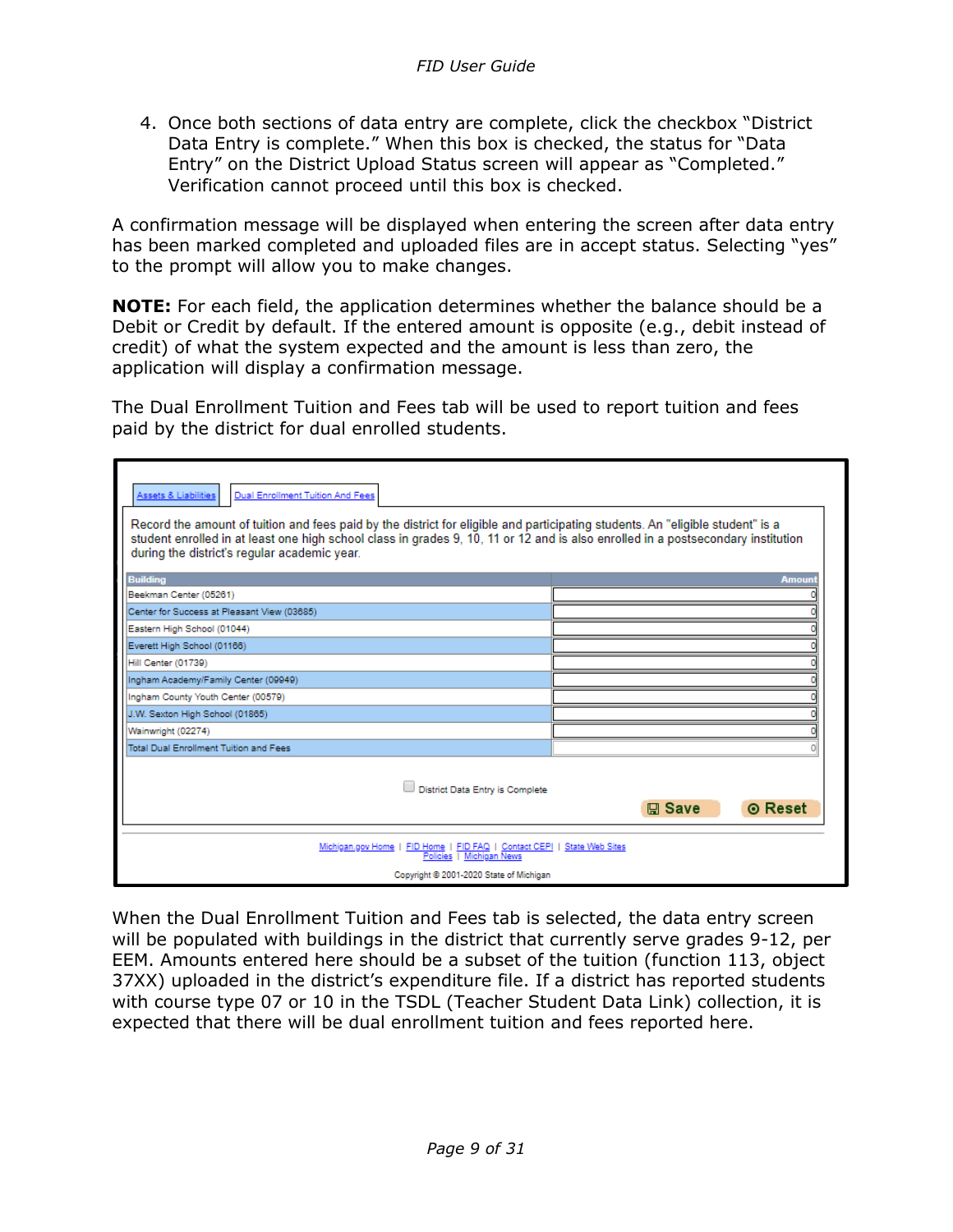#### <span id="page-9-0"></span>**Budget Transparency Websites**

State statute requires ISDs to provide the website location where this information can be accessed and should provide this URL in the Budget Transparency Reporting box. Statute does not require that LEA and PSA districts provide their website location, but they are encouraged to do so.

The system will validate the information provided in the Budget Transparency Reporting box to ensure that the entry is a valid URL. If the URL provided is invalid, the system will generate a warning message but will save the data. The warning message does not necessarily mean that the URL provided is invalid. Occasionally, websites may go down or security settings prevent servers from responding. If you receive a warning, verify the URL provided for any possible errors and, if necessary, make any modifications.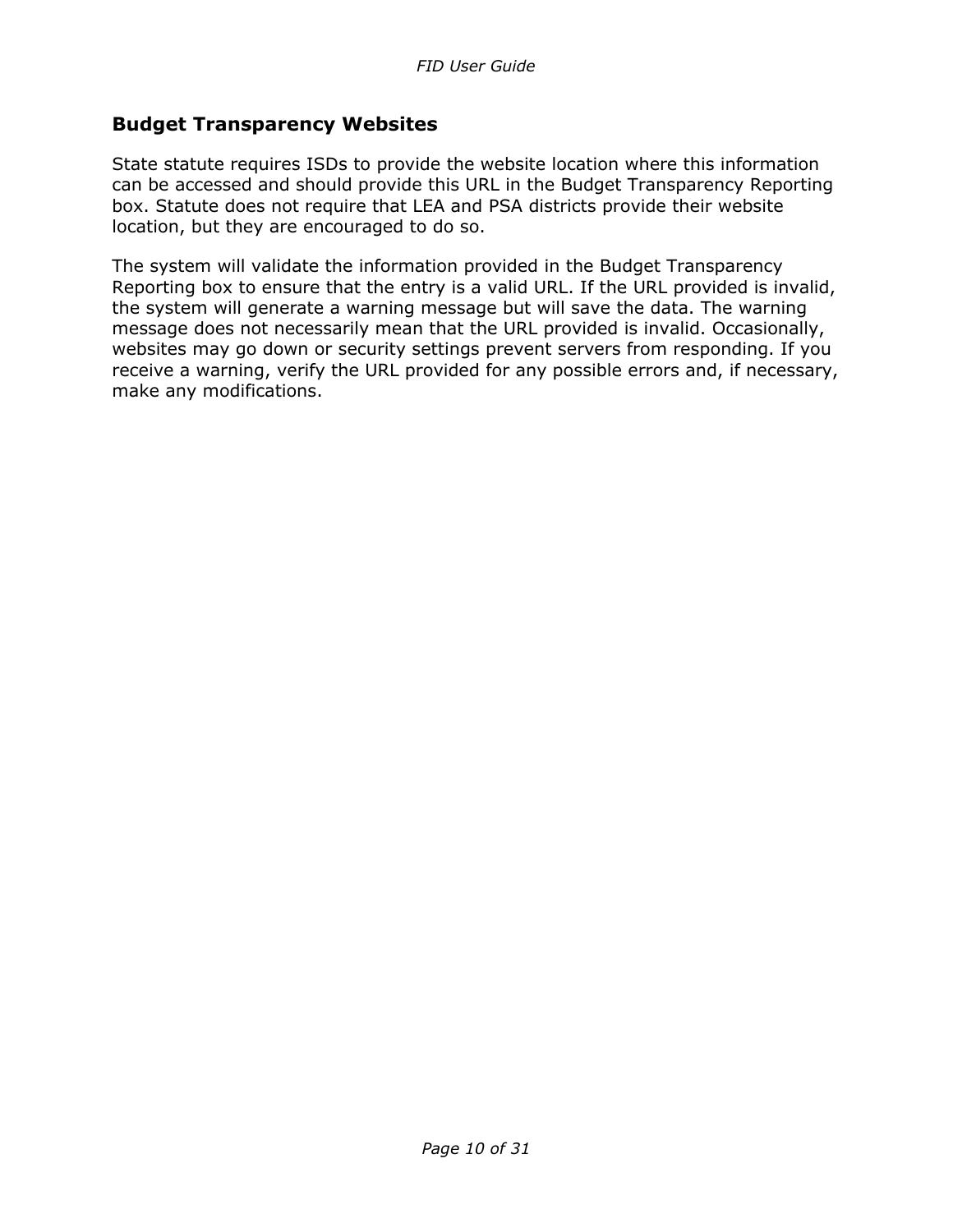# **FID Data Upload**

<span id="page-10-0"></span>School districts can load their financial data using the FID data upload process. There is no restriction on the sequence of district data entry and data load. You may enter district data and upload financial data in any sequence. However, *verification of financial data does not start until the district data entry and upload of all financial data have been completed*.

Financial data files may be submitted using CSV, TXT or XML formats. Each CSV and TXT file must have a separate file for each transaction type, whereas XML files support multiple districts and multiple transaction types in one file. Refer to the [FID](https://www.michigan.gov/-/media/Project/Websites/cepi/FID/FID_Layout.pdf)  [Uploading Files Job Aid,](https://www.michigan.gov/-/media/Project/Websites/cepi/FID/FID_Layout.pdf) for additional information on file layout.

To open the Data Upload screen, select "Data Collection" from the first drop-down menu and "Data Upload" from the second drop-down menu. The Data Upload screen is displayed as shown below.

| Click Browse to select a file on your computer that you want to upload.<br>You can combine multiple districts and multiple transaction types in one XML file.<br>Is the information contained in the file(s) to be uploaded consistent with the audited financial statements? | $\bigcirc$ Yes $\bigcirc$ No         |  |
|-------------------------------------------------------------------------------------------------------------------------------------------------------------------------------------------------------------------------------------------------------------------------------|--------------------------------------|--|
|                                                                                                                                                                                                                                                                               | <b>Enter File Name or Browse</b>     |  |
| <b>Balance Sheet:</b>                                                                                                                                                                                                                                                         | Choose File<br>No file chosen        |  |
| Revenue:                                                                                                                                                                                                                                                                      | <b>Choose File</b><br>No file chosen |  |
| Expenditure:                                                                                                                                                                                                                                                                  | Choose File<br>No file chosen        |  |
| ESP:                                                                                                                                                                                                                                                                          | <b>Choose File</b><br>No file chosen |  |
| XML File for Mixed Transaction Types:                                                                                                                                                                                                                                         | <b>Choose File</b><br>No file chosen |  |
|                                                                                                                                                                                                                                                                               |                                      |  |

Before you can upload, you must first confirm that the files you intend to upload are consistent with the audited financial statements by clicking on the radio button adjacent to "Yes." If "No" is selected, you will not be allowed to continue with the file upload.

1. Click on **Choose File** to select the file path and name from your computer for the specified file. Be sure that the file name conforms to the naming convention as described below. It is suggested that files be uploaded one at a time.

**File Naming Convention -** When creating files, ensure that the file name conforms to the file naming standards. Files that do not meet these criteria cannot be uploaded.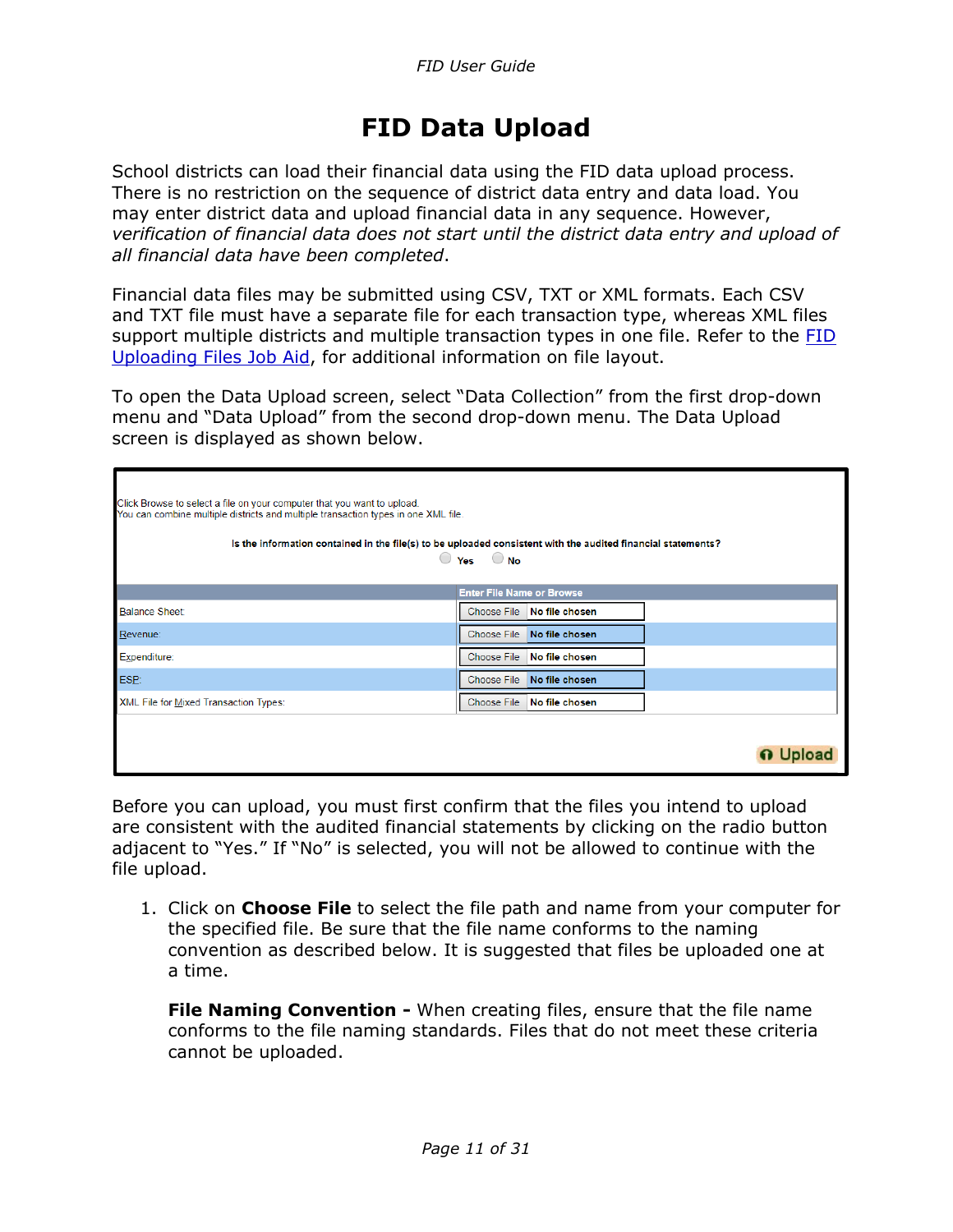- **Position 1** File Type (B, R, E, and P for Balance Sheet, Revenue, Expenditure and Education Service Provider, respectively). If the file type does not match the file load type, you will see the following information message: "Mismatch in file type. First character of file type should be <file load type>."
- **Positions 2 – 6** School District. If the file district number does not match the school district in the control information, you will see the following warning message: "District Operating Number does not match District Operating Number in file naming convention."
- **Positions 7 – 10** Fiscal Year. If the file fiscal year does not match the fiscal year in the control information, you will see the following information message: "Fiscal Year End does not match Fiscal Year in file name."



There is no file naming convention for XML files. CEPI recommends you include their district code in the file name for customer support to more easily distinguish a district's file should the district's user require assistance.

2. Click **Upload** to upload your files. The system will then check to see that the file name is accurate and that the file has not been previously uploaded. If either is true, the user will receive a warning message. You will receive a message when the files have passed this check and have been uploaded.

After all files have been successfully uploaded, you should proceed to the District File Status section to review any errors and/or warnings you may have received.

## <span id="page-11-0"></span>**District File Status**

The District File Status screen is where you view the status of your files in the application. In addition, it also allows you to go to respective verification screens, view errors and warnings, and submit to CEPI. To open the District File Status screen, select "Data Collection" from the first drop-down menu and "District File Status" from the second.

The District File Status screen is divided into four sections: (1) District Upload Status, (2) Cross-File Validation, (3) Opening Balances and (4) Submission to CEPI. Each section should be completed in the above order, and be error free, before moving on to the next.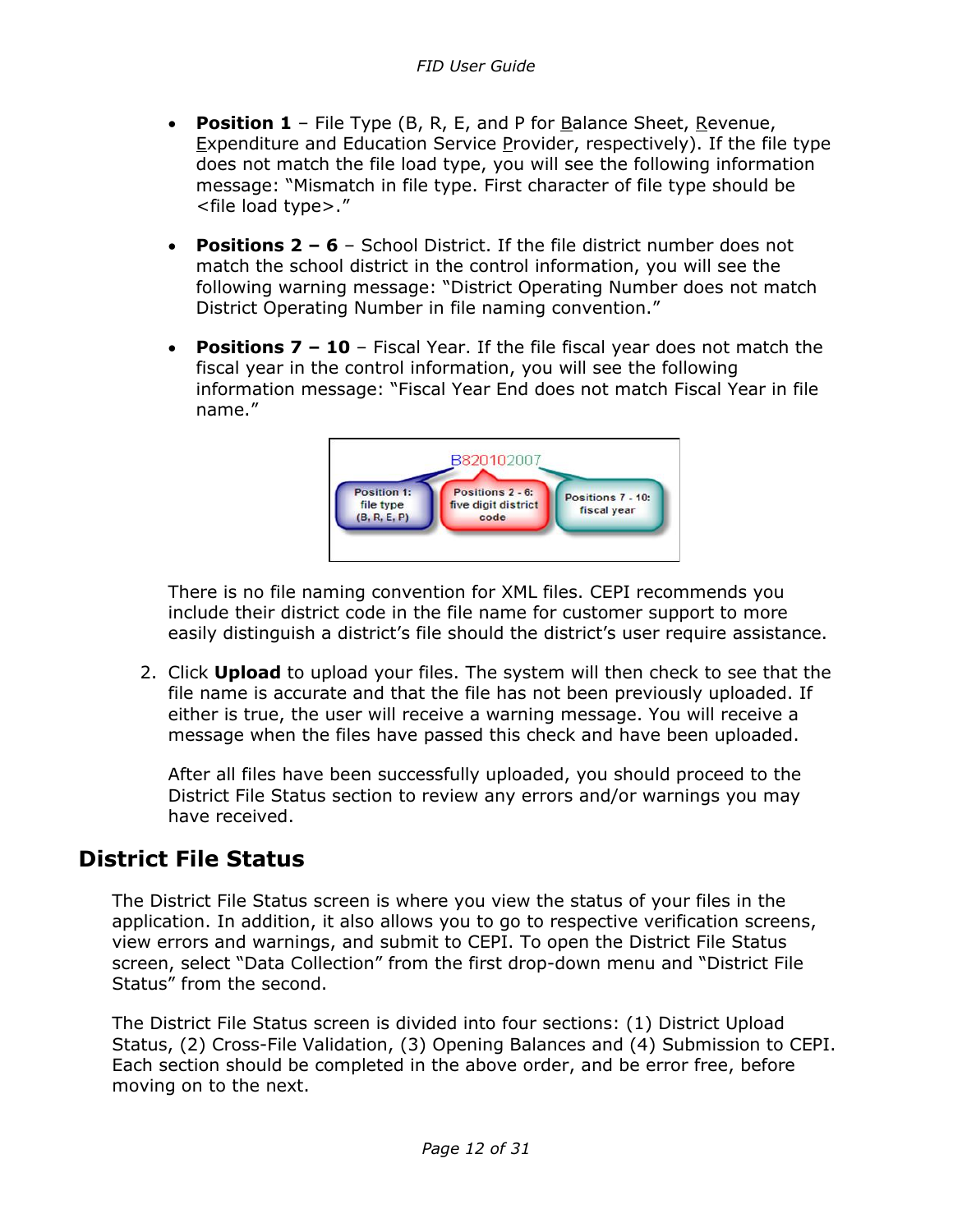<span id="page-12-0"></span>**Step 1: District Upload Status**

| <b>District File Status</b><br>Date: 08-29-2005<br><b>Errors/Warnings</b><br>56010<br>Midland Public Schools<br>Fiscal File status<br><b>School District:</b><br>(numbers are links)<br>File type |                |                |                        |              |      |                        |                 |
|---------------------------------------------------------------------------------------------------------------------------------------------------------------------------------------------------|----------------|----------------|------------------------|--------------|------|------------------------|-----------------|
|                                                                                                                                                                                                   | <b>File</b>    | <b>Records</b> | <b>Uploaded</b>        | Bv           |      | <b>Errors Warnings</b> | <b>Status</b>   |
| <b>Balance Sheet</b>                                                                                                                                                                              | B560102005.CSV | 39             | 08/22/05 12:31         | Barry - CEPI | None |                        | Accepted        |
| Revenue                                                                                                                                                                                           | R560102005.CSV | Δ              | 08/29/05.10:38         | Barry - CEPI |      |                        | Error / Warning |
| Expenditure                                                                                                                                                                                       | E580103005 CSV |                | 08/29 OF ALL BANK CEPI |              |      | None                   | Error / Warning |
| ESP                                                                                                                                                                                               | Number of      | N/A            | Date and time          |              | N/A  | N/A                    | <b>N/A</b>      |
| <b>DATA ENTRY</b>                                                                                                                                                                                 | <b>records</b> | N/A            | uploaded               |              | N/A  | N/A                    | <b>N/A</b>      |

You should first check the status of their files by reviewing the Status column. Your status will fall into one of the following categories:

- **Pending:** No file has been uploaded for that transaction type.
- **Uploaded:** A file has been loaded in the queue but has yet to begin processing.<sup>1</sup>
- **Processing:** File has been picked up from the queue and is parsed for database loading.<sup>1</sup>
- **Loaded:** The file has been processed successfully and loaded into the FID database. $1$
- **Rejected:** The file was not processed. Most likely, this was because of a file formatting issue. You will receive email notification of the rejection. Refer to the next section regarding rejected files.
- **Error/Warning:** File has been validated and contained upload Errors and/or Warnings. Please refer the next section regarding Errors and Warnings.
- **Accepted:** Indicates that the file is free of upload errors. Warnings may or may not exist.

**Rejected Files** - Generally, two kinds of formatting mistakes occur. First, review the [FID Uploading Files Job Aid.](https://www.michigan.gov/-/media/Project/Websites/cepi/FID/FID_Layout.pdf) Be aware that you must submit either blanks (spaces) or alphanumeric data in the fields labeled as "Optional." You may NOT use the following characters:

• TXT files – illegal characters: comma, single quote, double quote, forward slash, back slash and the carriage return.

<sup>&</sup>lt;sup>1</sup> If the status column displays "Uploaded," "Processing" or "Loaded" for over two hours, send an email to [cepi@michigan.gov.](mailto:cepi@michigan.gov)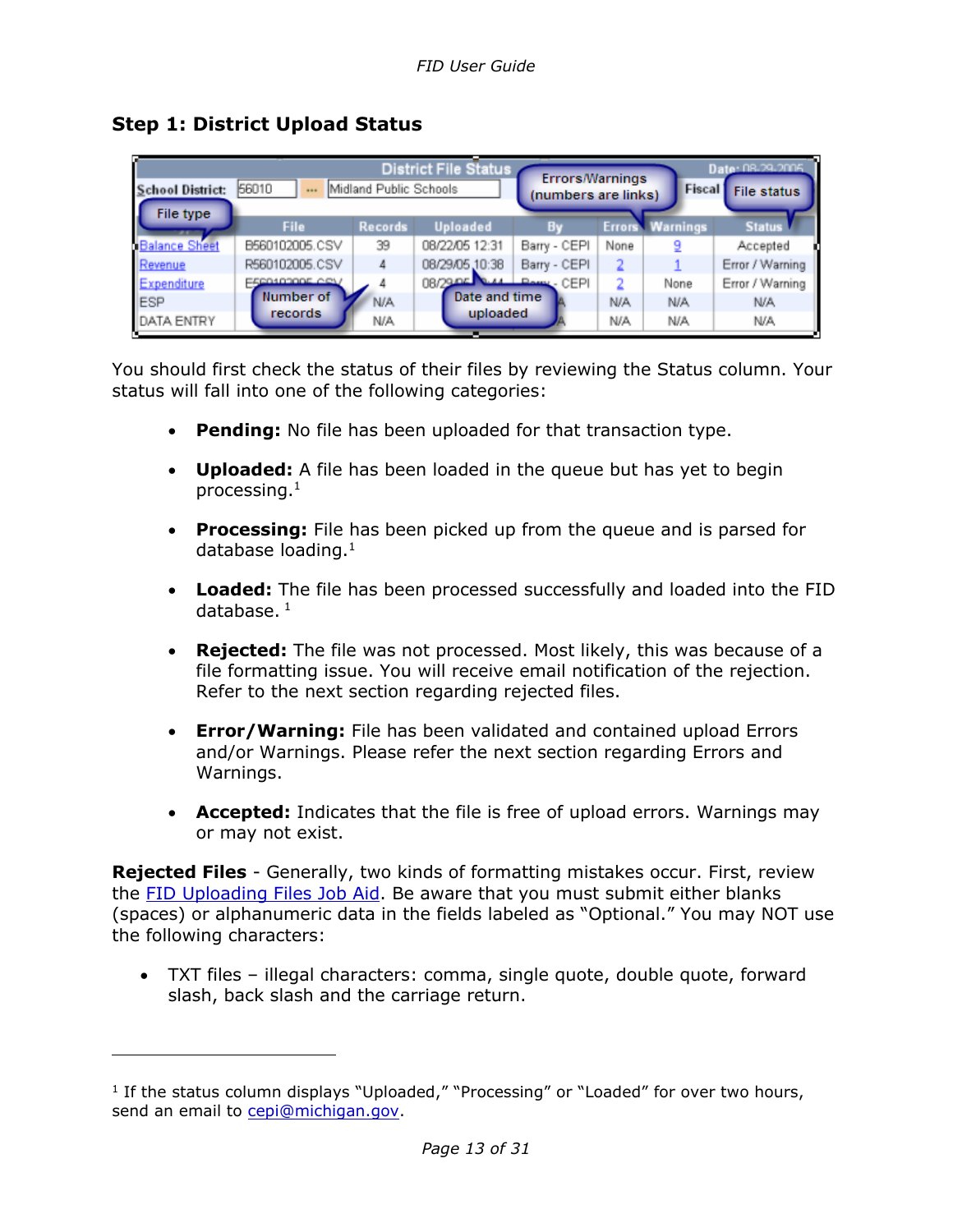• CSV files – illegal characters within a segment: comma, single quote, forward slash, back slash and the carriage return.

You must include the appropriate number of spaces in a fixed-length TXT file, use the appropriate commas to separate segments in a CSV file, or use appropriate tags in an XML file. Second, FID will reject a file that has one or more blank records in it.

The illustrations below provide correct examples of what a Fixed-Length (TXT) file and Comma-Separated Values (CSV) file should look like when opened in Notepad.

#### **Fixed Length Revenue File**

| R123452003.txt - Notepad                                                                                                       | $ \Box$ $\times$                                                                                                                                   |
|--------------------------------------------------------------------------------------------------------------------------------|----------------------------------------------------------------------------------------------------------------------------------------------------|
| File Edit Format Help                                                                                                          |                                                                                                                                                    |
| 111110000<br>111190000<br>111310000<br>111410000<br>111510000<br>111720000<br>111910000<br>111920000<br>111920001<br>111990000 | -4918531.83<br>$-1231.31$<br>$-39791.35$<br>$-1510083.00$<br>$-100471.91$<br>$-13331.22$<br>$-4800.00$<br>-140675.35<br>$-20000.00$<br>$-54282.24$ |
| 113110000                                                                                                                      | . 00                                                                                                                                               |

#### **Comma-Separated Values Balance Sheet File**

| B123452004.csv - Notepad                                                                                                                                                                                                                                                             | $ \Box$ x |
|--------------------------------------------------------------------------------------------------------------------------------------------------------------------------------------------------------------------------------------------------------------------------------------|-----------|
| File Edit Format Help                                                                                                                                                                                                                                                                |           |
| [11, 101, , , 3336548, 51]<br>[11, 102, , , 16846.13]<br>11,402,,,106493.04<br>$[11, 404, , , -4524903.58]$<br>11,407,,,-356187.30<br>11,411,,,-37245.09<br>$[11, 451, , -68649.41]$<br>$[11, 461, , -45511, 00]$<br>11,462,,,-382443.76<br>11,741,,,468612.00<br>25,101,,,245244.85 |           |
|                                                                                                                                                                                                                                                                                      |           |

**ACTION:** Once you have identified the source of the formatting error, make the necessary corrections and reupload your file to the application.

**Errors and Warnings -** A common status faced when uploading files is "Error/Warning," which indicates the file contained upload errors. Review your listing of errors and warnings by clicking on the number link under the error and warning columns on the District Upload Status screen. This will open the Errors and Warnings Report.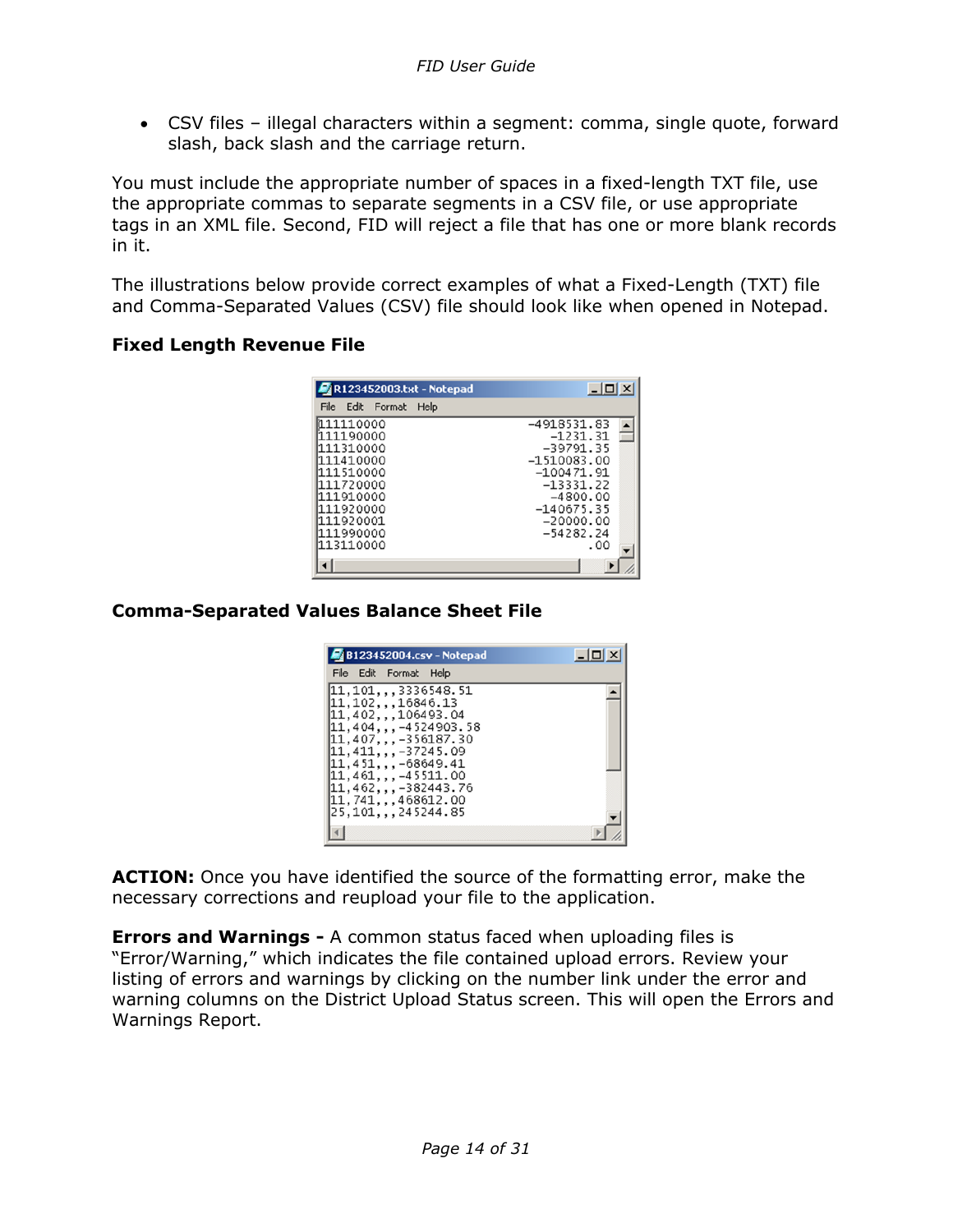*FID User Guide*

|                                                                   |                | <b>Errors And Warning Report</b>                                                                                   |       |  |  |  |
|-------------------------------------------------------------------|----------------|--------------------------------------------------------------------------------------------------------------------|-------|--|--|--|
| School District: 82095                                            |                | Livonia Public Schools                                                                                             |       |  |  |  |
| $\Box$ ESP<br>File Type:<br>■ Balance Sheet Revenue ■ Expenditure |                |                                                                                                                    |       |  |  |  |
| <b>Error Type:</b>                                                |                | ☑ Errors ■ Warnings                                                                                                |       |  |  |  |
|                                                                   |                | <b><i>Q</i></b> Search                                                                                             |       |  |  |  |
| <b>File</b>                                                       |                | <b>Type Description</b>                                                                                            | Count |  |  |  |
|                                                                   |                | Expenditure Error Invalid Object (0000) - does not exist in the Chart<br>of Accounts. Consult published COA.       | 4     |  |  |  |
|                                                                   |                | Expenditure Error Function Code 411 may not be used with Object<br>Code 8210. Consult published Chart of Accounts. | 1     |  |  |  |
| Expenditure Error                                                 |                | Function Code 411 may not be used with Object<br>Code 8220. Consult published Chart of Accounts.                   | 1     |  |  |  |
|                                                                   |                |                                                                                                                    |       |  |  |  |
|                                                                   | <b>X</b> Close |                                                                                                                    |       |  |  |  |

This screen allows you to view details of errors and/or warnings for each file type. You can change the selection criteria and click on "Search" to display additional errors and warnings.

Warnings highlight areas of the data that appear inconsistent with the Michigan Public School Accounting Manual Chart of Accounts and the business rules that the Michigan Department of Education Office of State Aid and School Finance have set for financial data collection. Warnings will not prevent files from being uploaded into the system but should be reviewed to understand why they are highlighted. Multiple warnings may lead to business rule errors during the cross-file validation process (see Step 2 below). Errors, on the other hand, highlight areas of the data that violate the business rules or the Chart of Accounts. Typically, errors occur when not enough information was provided in a transaction or when a transaction is not allowable. These are indications that your files need to be brought in line with the Chart of Accounts.

#### **During the 2021-22 fiscal year collection, districts that do not submit balance sheet major class codes that align with the Michigan Public School Accounting Manual Chart of Accounts at the three-digit level will receive an error in the FID. To submit, the balance sheet major class codes will need to be reuploaded at the three-digit level.**

You can see listings of their errors and warnings, detail specific transactions that caused the errors and/or warnings by viewing the Upload Error Report for each file. Please see the "Upload Error Report" section of this guide for instructions. A listing of common errors and warnings with descriptions is available in Appendix A – Error and Warning Descriptions of this document.

ACTION: Review your list of errors/warnings. Compare them against the Chart of Accounts and FID business rules (many of which are detailed in the FID FAQs) for inconsistencies. Make any necessary corrections to your files and reupload to the application.

**NOTE:** For specific questions regarding allowable account codes, account code combinations, or other issues related to compliance with the Michigan Public School Accounting Manual Chart of Accounts, contact Chris May in the Michigan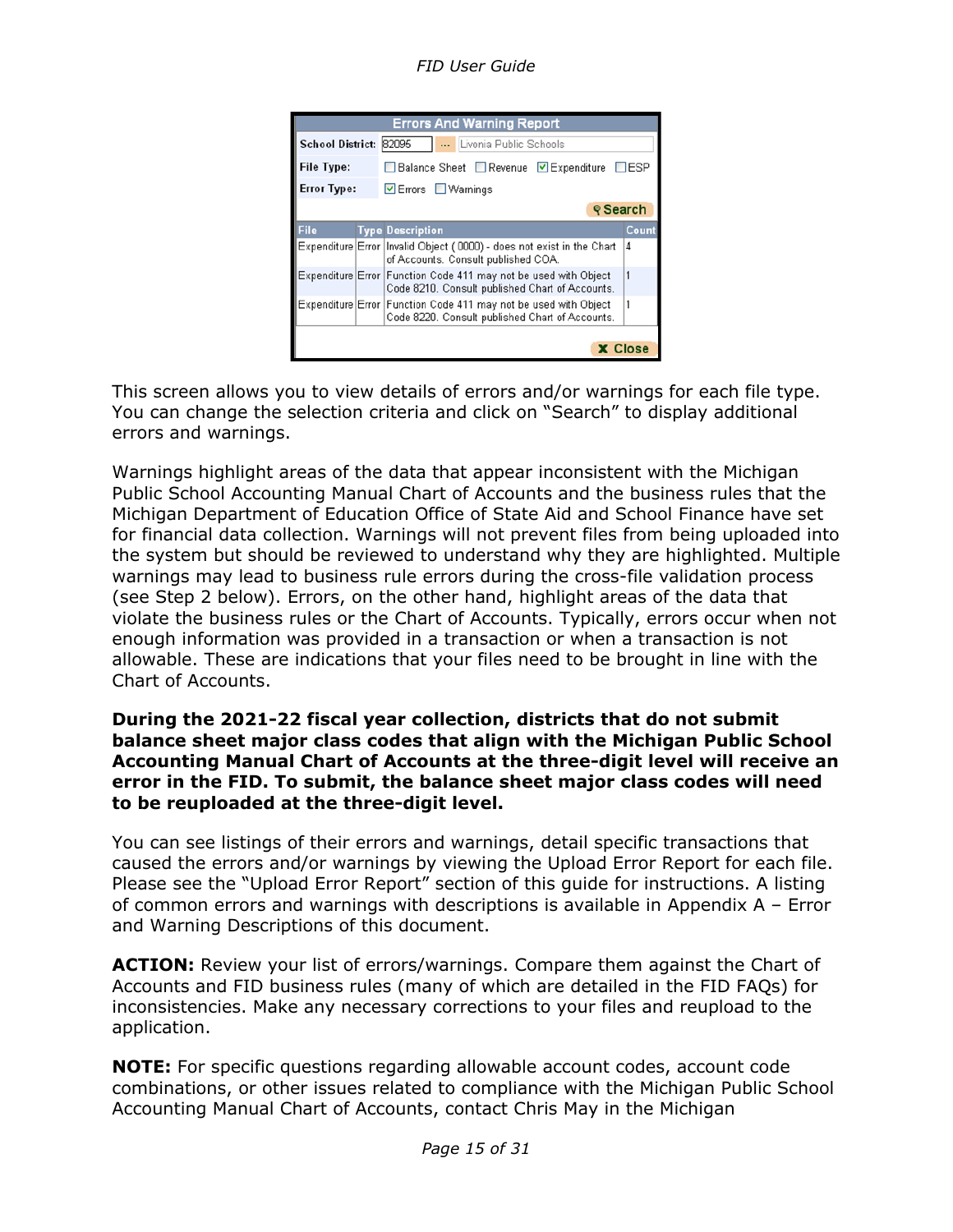Department of Education, Office of State Aid and School Finance, at [mayc@michigan.gov](mailto:mayc@michigan.gov) or 517-335-1263.

#### <span id="page-15-0"></span>**Step 2: Cross-File Validation Checks**

After you have uploaded all file types into the application and the files are free of upload errors, the system runs a validation process across each of the transaction types.

**NOTE:** Before you upload all three transaction files (four if an ESP is required), the following message will display on the screen: "All required files are not uploaded or validated. Please upload all files to view Cross-File Validation errors. If you have already uploaded files, allow some time for system to validate."

This validation process acts as a data quality check to ensure that users meet certain business rules, such as salaries reported with benefits. The screen lists each business rule that the system is checking.

- A green checkmark  $(\checkmark)$  next to a description indicates the item has passed validation.
- A red  $x(x)$  indicates that a problem exists within one of the files that resulted in a cross-file error.
- A yellow triangle  $(\triangle)$  indicates a warning that a data quality issue may exist. While the user should double-check a warning for correctness, he or she can submit data with a warning present.
- A blue "i" button  $\left( \bullet \right)$  indicates an informational item. This item is neither an error nor a warning. It is being provided to simply present the user with important information regarding their upload.

Next to the error description on screen, you will find a column that contains an informational message regarding that error, and for some errors it specifies the account combination where the cross-file validation error has occurred. In the example below, the system reported an error because amounts in the expenditure file cannot be matched to amounts in the revenue file because of a possible transfer from fund 11 to 3. A description of the validation errors is available in Appendix A of this document.

| Outgoing Transfers match Incoming<br>Transfers, by fund and amount. | There may be an outgoing tra Brackets indicate the error<br>(expenditure) fund modific<br>combinations: {11 to 3}. Com location; in this case Fund 11 or<br>Major Class 6xx in the revenued. | file for fund<br>report with |
|---------------------------------------------------------------------|----------------------------------------------------------------------------------------------------------------------------------------------------------------------------------------------|------------------------------|
|---------------------------------------------------------------------|----------------------------------------------------------------------------------------------------------------------------------------------------------------------------------------------|------------------------------|

Please note that in correcting validation errors, it is possible to create new upload errors and/or warnings. If this happens, the user will need to correct the new error(s) and reupload.

**ACTION:** Review the descriptions of your validation errors from Appendix A and make note of any account combinations indicated in the error description on the screen. In the case of Credit/Debit Verification errors, run a report to check your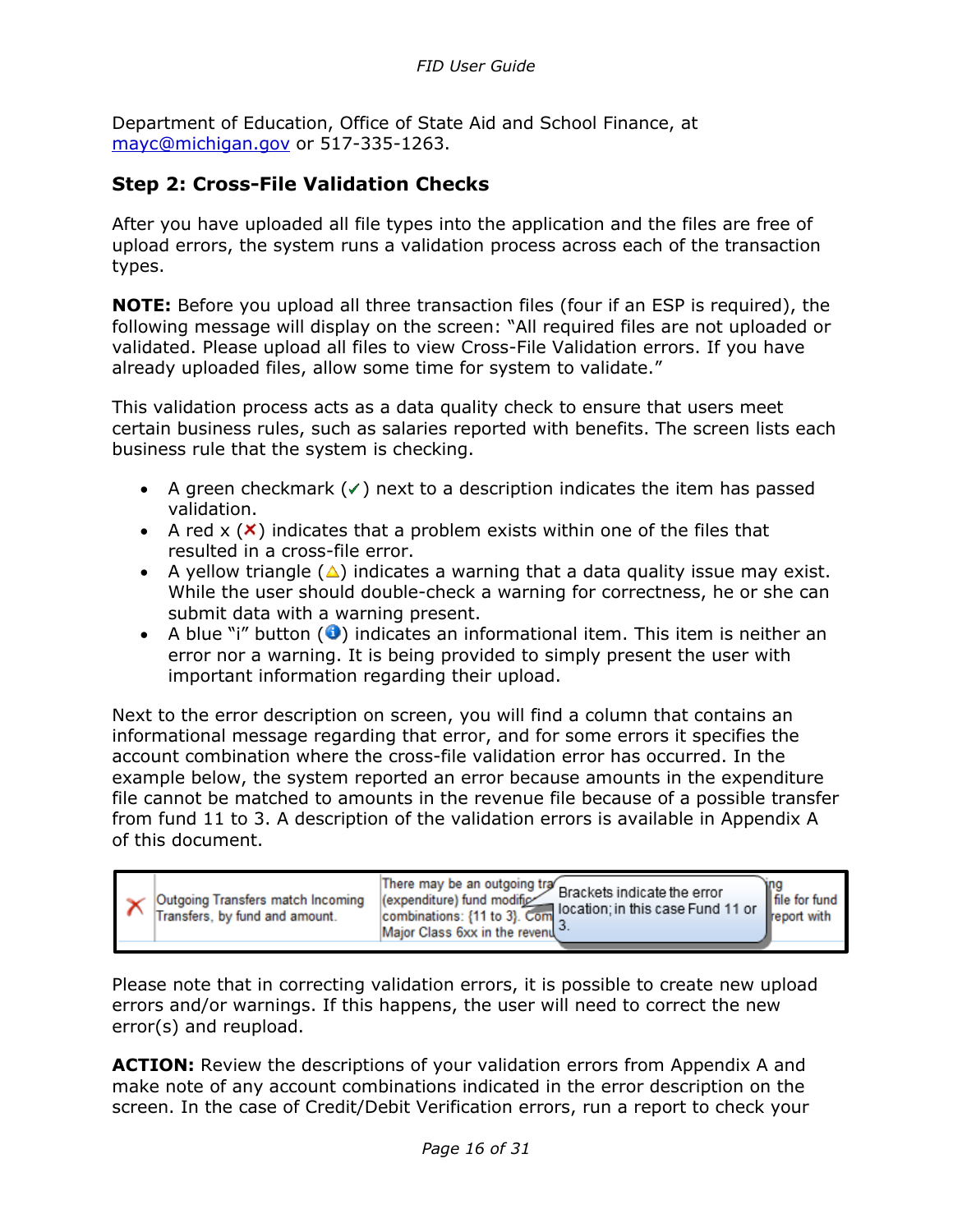roll-up amounts. Instructions for creating reports are in the Reports section of this guide. Make the necessary changes to your files and reupload.



#### <span id="page-16-0"></span>**Step 3: Opening Balances**

The Fund Balances section of the District File Status screen will indicate when one or more funds are out of balance. Click on the hyperlink to review your Opening Balances at the fund level. This screen can also be opened by selecting "Data Collection" from the first drop-down menu and "Opening Balances" from the second drop-down menu. The application displays the Opening Balances screen as shown below.

The amounts in the Opening Balance column were brought forward from your previous year's FID submission. Amounts in the Uploaded Fund Balance are derived from the fund balances as stated in your balance sheet file. The Calculated Fund Balance is the result of the opening fund balance plus revenue minus expenditures.

This screen displays the opening balance, revenues, expenditures, calculated fund balance and uploaded fund balance for each fund. A green checkmark is displayed if the calculated fund balance totals the uploaded fund balance. Otherwise, if the calculated and upload fund balances do not total, a red X is displayed.

**ACTION:** If a red X is displayed, you will need to review your balance sheet file to ensure that the correct closing fund balances have been captured and uploaded. Corrections need to be made in the file and reuploaded.

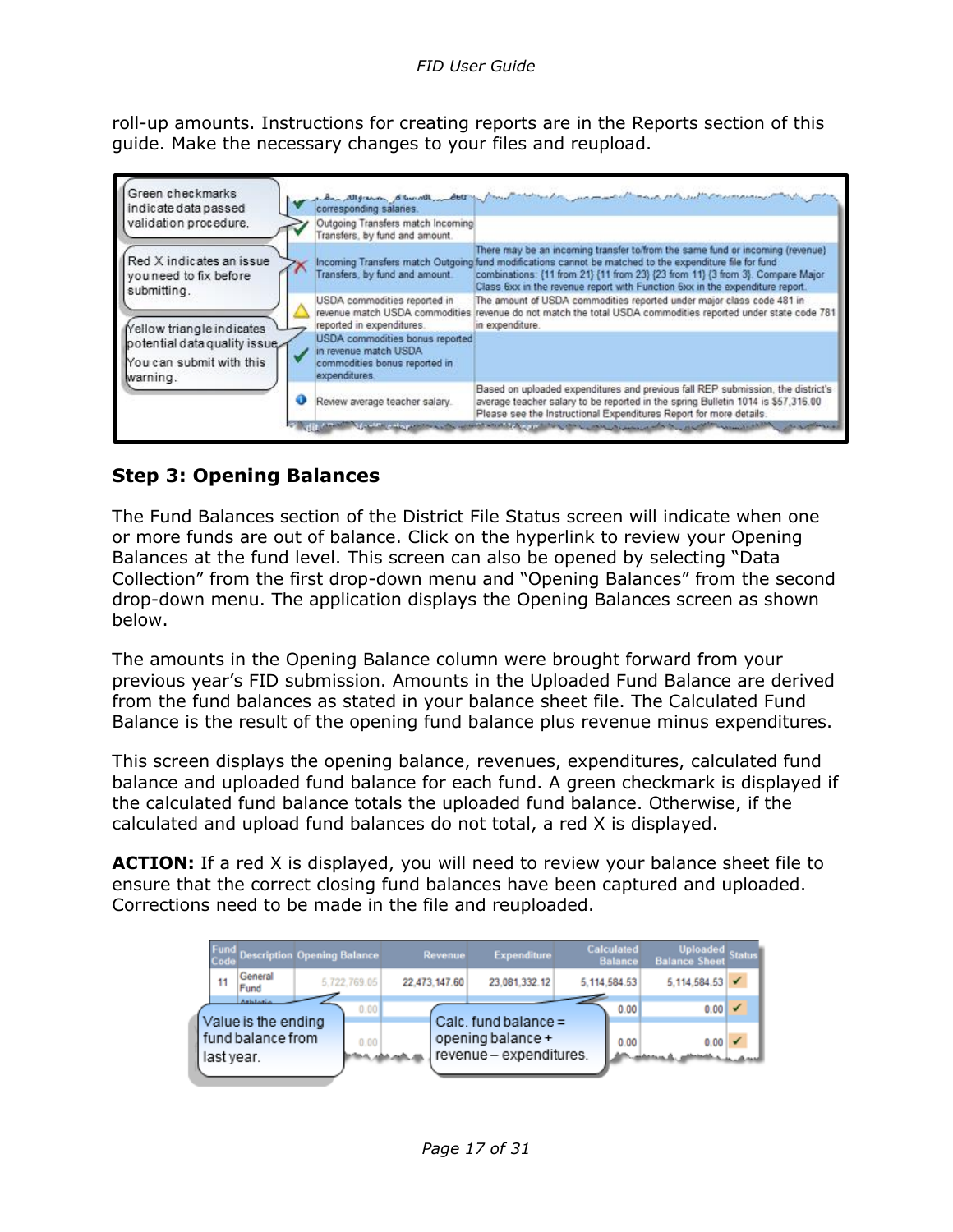#### <span id="page-17-0"></span>**Step 4: Submission**

Located on the bottom right-hand corner of the District File Status screen is the **Submit to CEPI** button.

The **Submit to CEPI** button is enabled only if all the following conditions are met:

- $\checkmark$  All files have been Accepted (e.g., free of upload errors).
- ✓ All Calculated Fund Balances match Uploaded Fund Balances.
- $\checkmark$  The sums of Revenues or Expenditures are not equal to zero.
- $\checkmark$  Rolled-up balances in the Balance Sheet file for a Fund/Major Class are all Debits for the assets and Credits for the liabilities.
- $\checkmark$  Rolled-up balances in the Revenue file for a Fund/Major Class are all Credits.
- $\checkmark$  Rolled-up balances in the Expenditure file for a Fund/Function/Object are all Debits.
- $\checkmark$  The Education Service Provider requirement has been validated and a file submitted, if applicable.
- $\checkmark$  District-wide reporting, salary and employment benefit information are validated.

On selection of **Submit to CEPI**, the file status screen will refresh, and a confirmation message will appear on the screen. It is recommended that users print the screen for their records.



You can reupload files to the application after submission has been completed. Any subsequent upload of FID data after the initial successful submission will require you to recomplete the submission process. Failure to return the files to a "successfully submitted" state may result in the withholding of future state school aid payments.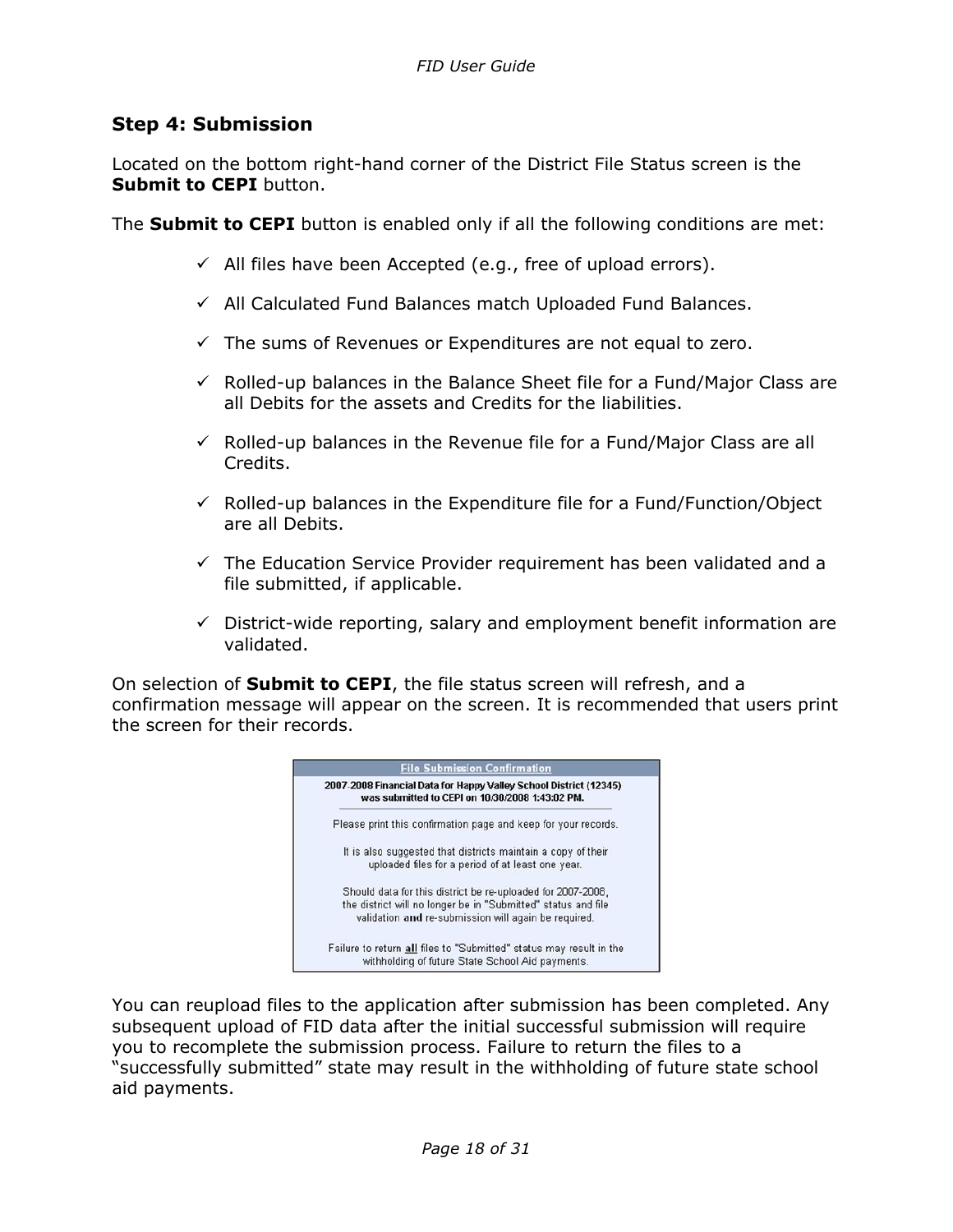You may also make changes to District Data Entry after submitting their files. Please note that if the only changes made are to data entry, and no files are reuploaded, the **Submit to CEPI** button will remain disabled. If you clicked the **Save** button in data entry, the new information will have been stored, and your data will remain in Submitted status.

### <span id="page-18-0"></span>**User Verification and Comments Entry**

Two additional tools are available in the Data Collection menu. Neither has a direct impact on the submission process, but each can provide additional sources of information for you.

**User Verification** enables you to verify the uploaded financial data for your uploaded files. After completing the data entry and file upload, FID internally validates the data and summarizes the information. Depending on the number of files processing, this process may take a short time to complete.

To open this screen, select "Data Collection" from the first drop-down menu and "User Verification" from the second drop-down menu. If the District Data Entry is not marked as "Complete," or the applicable transaction type has not been uploaded, a warning message will be displayed.

The User Verification screens are "display only" and are composed of two sections:

**Error & Warning** – Displays the number of errors and warnings encountered by the application for the respective transaction type. Click on the number to open the Errors and Warnings Report in a new window to view details. This is the same report that districts receive on the District Upload Status screen.

**Transaction Summarization** – Displays the summarized information for the respective transaction type in multiple pages. Use the arrow icons listed below to navigate between pages.

The transaction summaries are divided into four sections based on file types. Click on the required tab to view summarization transaction details for the respective transaction types.

**View Report** – This option takes you to the report screen for the transaction type.

**Add/View Comments** – This option allows you to enter comments for the transaction type.

**Comment's entry** – Allows you to add and view comments for a file. Comments are attached to a specific uploaded file so if a file is re-loaded, all comments attached to the previous file will be deleted.

To open this screen, select "Data Collection" from the first drop-down menu and "Comments Entry" from the second drop-down menu. FID displays the Add/View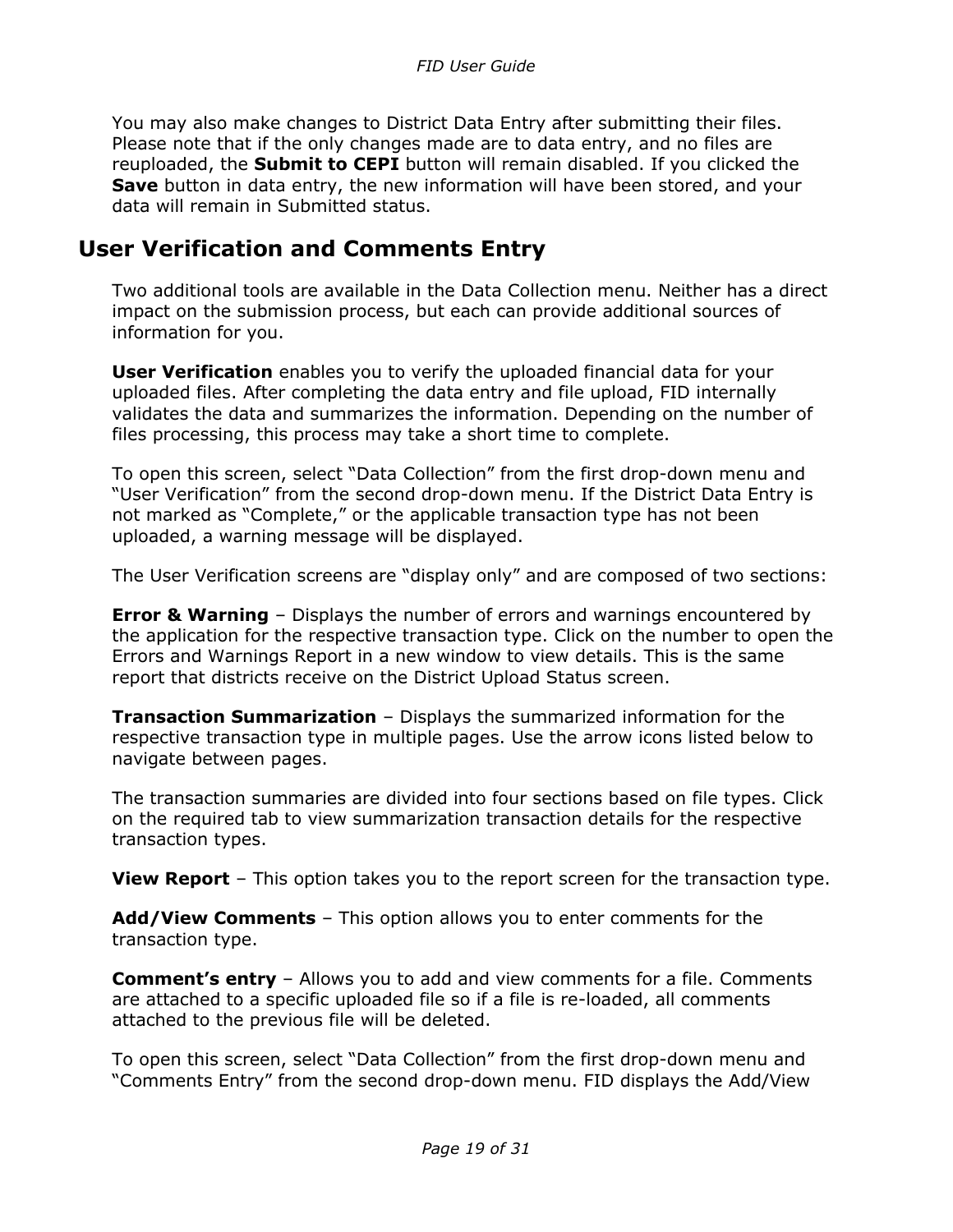Comments screen as shown below. In addition, this screen may be opened from the User Verification screen.

| Data Collection         |               | <b>Comments Entry</b>                             |                                                                      |                    |                               |
|-------------------------|---------------|---------------------------------------------------|----------------------------------------------------------------------|--------------------|-------------------------------|
|                         |               |                                                   | <b>Add Or View Comments</b>                                          |                    | Date: 08-10-2004              |
| <b>School District:</b> | 56010<br>     | Midland Public Schools                            |                                                                      | User: Barry - CEPI | <b>Fiscal Year: 2002-2003</b> |
| + Add                   |               |                                                   |                                                                      |                    |                               |
|                         |               | Specify your search criteria below and Click Find |                                                                      |                    |                               |
| Trx Type :              |               |                                                   | $\boxdot$ Balance Sheet $\Box$ Revenue $\Box$ Expenditure $\Box$ ESP |                    |                               |
| <b>Entered By:</b>      |               | $\cdots$                                          |                                                                      |                    |                               |
| <b>From Date:</b>       |               | ÷,                                                | To Date:                                                             |                    | Τ.                            |
|                         |               |                                                   |                                                                      |                    | ◎ Find                        |
|                         |               |                                                   |                                                                      |                    |                               |
| Type                    | <b>School</b> | <b>Comment</b>                                    |                                                                      | <b>User</b>        | <b>Entered Date</b>           |
|                         |               |                                                   |                                                                      |                    |                               |

To find comments left by another District User, complete the selection criteria as necessary and click **FIND.** Transaction type is the only required field.

Click the **Add** button to add comments. Select a transaction type and add comments as necessary. **NOTE:** School codes are only accepted for "Expenditure" comments. When complete, click **OK** to save.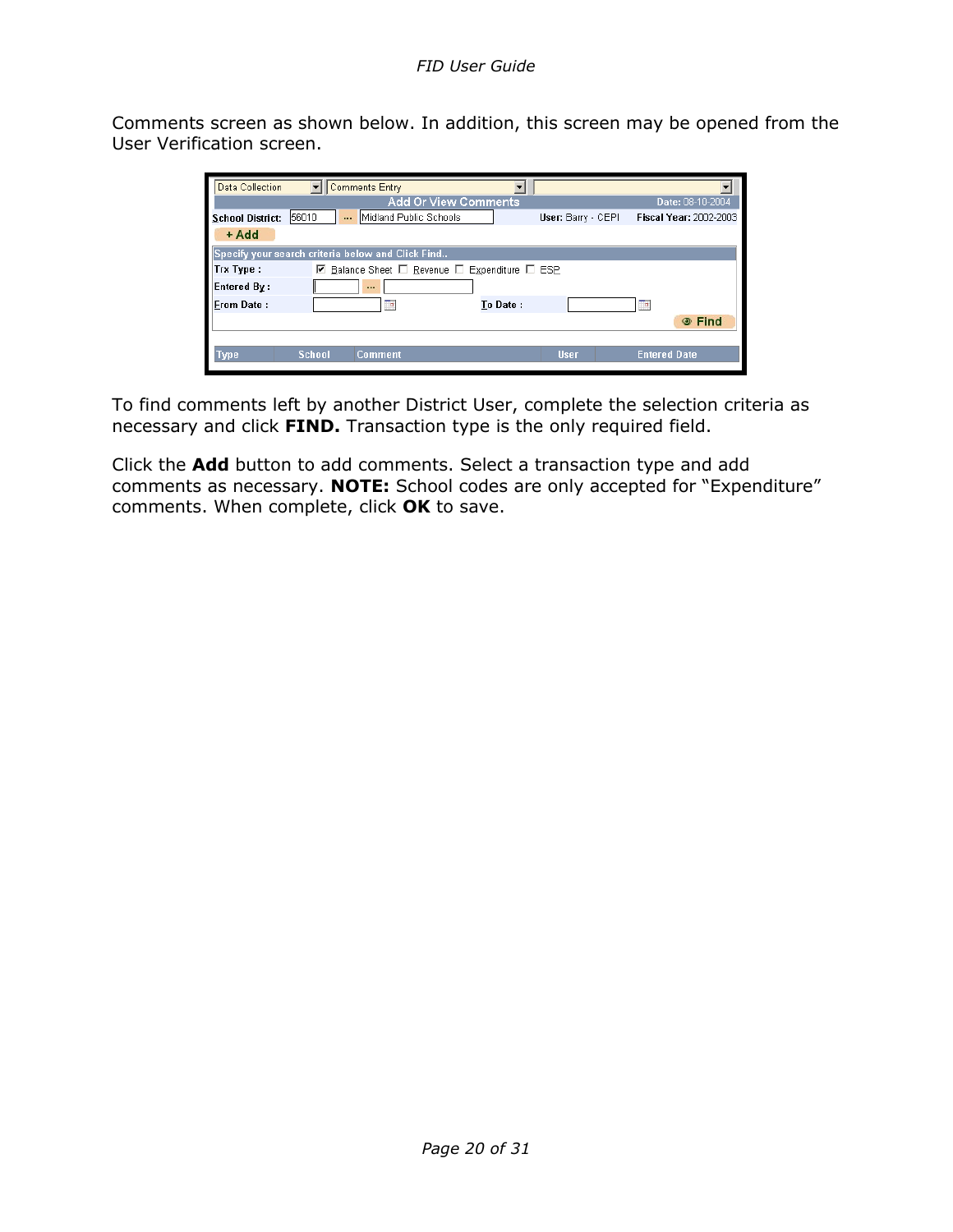# <span id="page-20-0"></span>**FID Reports**

The FID has a variety of reports that are generated from data already in the system and provide users with the opportunity to view and analyze data. Reports are primarily produced in PDF with some generated to Excel.

For a full list of available reports, go to the **FID Reports List** spreadsheet. This spreadsheet contains two tabs. The "Report List" tab provides the location and the collection(s) that pertain to each report. The "Report Details" tab provides a brief description of each report, recommendations on how the report should be used and any additional comments.



To access reports, select **Reporting** from the first dropdown and then select the desired report. New prompts will appear on the screen to select various report attributes depending on the report. After the user selects the required prompts and clicks **OK**, the report appears through a separate tab or as a download at the bottom of the screen.

| Reporting<br>$\mathbf{v}$                                                          | <b>Exception Report</b><br>$\overline{\mathbf{v}}$  | ▼                |
|------------------------------------------------------------------------------------|-----------------------------------------------------|------------------|
|                                                                                    | <b>File Upload Exception Report</b>                 | Date: 03-18-2020 |
|                                                                                    |                                                     |                  |
| Select from the criteria below (default: all transaction types for all districts ) |                                                     |                  |
| <b>Transaction Type</b>                                                            | ○ Balance Sheet ○ Revenue ○ Expenditure ○ ESP ● All |                  |
| District / ISD Range<br>From                                                       | Ιo<br>                                              |                  |
|                                                                                    |                                                     |                  |
| <b>List All Districts</b>                                                          | All districts required to submit FID                |                  |
| with uploaded data                                                                 | Uploaded data                                       |                  |
| with errors                                                                        | $\square$ Errors                                    |                  |
| with no data                                                                       | Without data                                        |                  |
| submitted                                                                          | Submitted                                           |                  |
| not submitted                                                                      | Not submitted                                       |                  |
|                                                                                    |                                                     |                  |
| with no users                                                                      | No authorized users                                 |                  |
| with deficits                                                                      | Deficit districts                                   |                  |
|                                                                                    |                                                     |                  |
| <b>ISDs with Web Report</b>                                                        | Annual Website Reports                              |                  |
| <b>ISDs w/o Web Report</b>                                                         | Missing Annual Website Reports                      |                  |
|                                                                                    |                                                     | $\checkmark$ OK  |
|                                                                                    |                                                     |                  |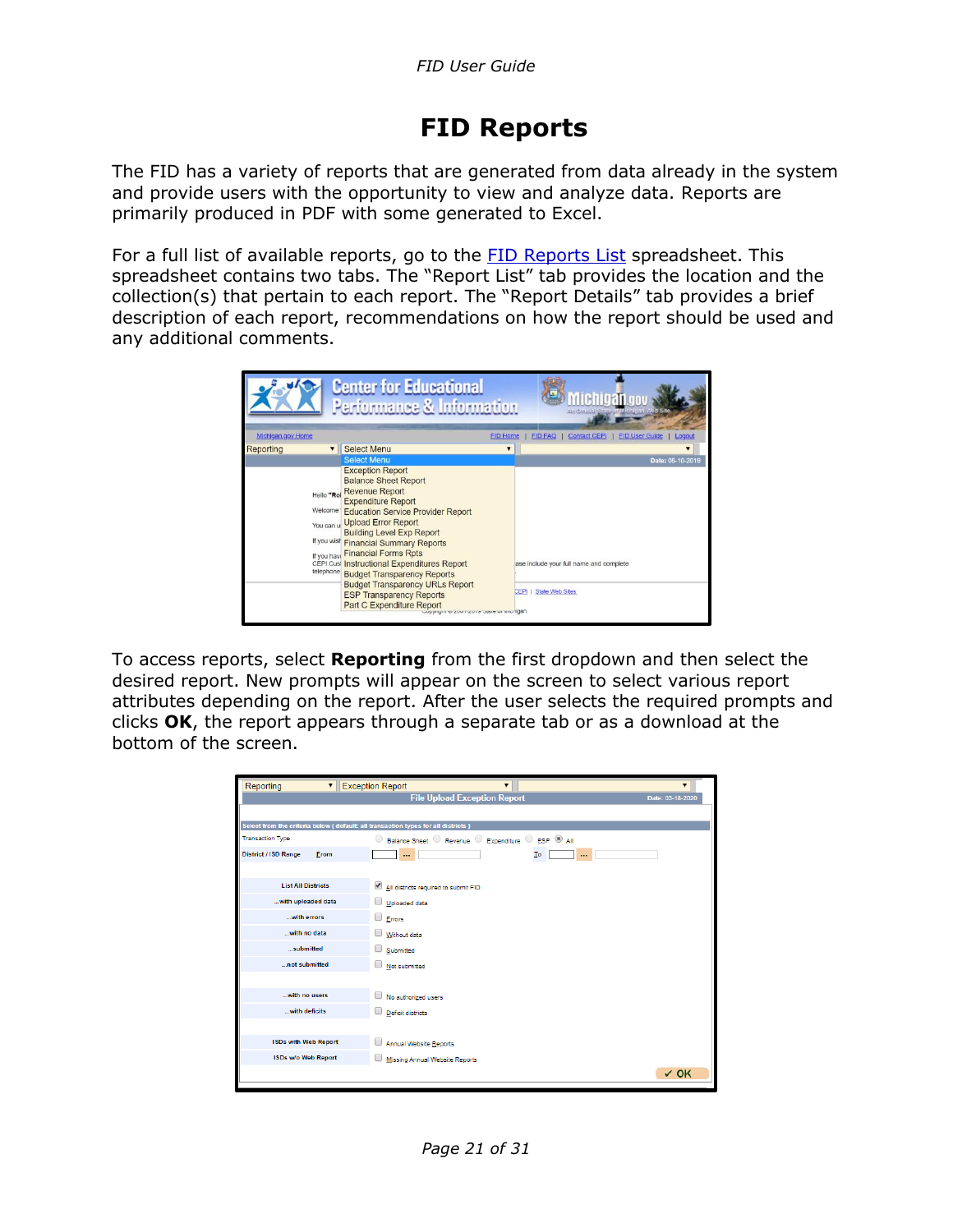# <span id="page-21-0"></span>**Appendix A – Error and Warning Descriptions**

The following is a listing of the current error and warning messages applicable in the FID. Additional detail for some errors can be found in the FID Frequently Asked Questions.

### <span id="page-21-1"></span>**Error Messages**

| <b>Error Message</b>                                                                                  | <b>Description</b>                                                                                                                                                                                                                                                                                                                                                    |
|-------------------------------------------------------------------------------------------------------|-----------------------------------------------------------------------------------------------------------------------------------------------------------------------------------------------------------------------------------------------------------------------------------------------------------------------------------------------------------------------|
| DDE Amount (x) For<br>Fund (xx) and Major<br>Class (xxx) does not<br>match uploaded<br>amount $(x)$ . | This error occurs when fund information is both<br>uploaded and keyed in district data entry and the<br>amounts differ. If you key in AND upload a file, the<br>uploaded file data will overwrite the amounts you have<br>keyed in. To correct, either remove the duplicate<br>transaction from the file or District Data Entry.                                      |
| Function Code (xxx)<br>cannot be used with<br>Object Code (xxx).                                      | In expenditure files, this error indicates that the<br>reported function code and object code combination is<br>not allowable according to the Chart of Accounts.<br>Please consult the published Chart of Accounts.                                                                                                                                                  |
| Function code (xxx)<br>must be submitted<br>with a minimum of 3<br>characters.                        | Indicates that the file did not contain the necessary<br>level of detail to identify the account. So, if the error<br>was for function code (110) and you were reporting<br>Basic Program at the Elementary Program level, you<br>would use function code (111). Note: function codes<br>ending in zero are description headers and cannot be<br>used for submission. |
| Fund $(x)$ - Total<br>Assets minus Total<br>Liabilities do not<br>equal Fund Balance.                 | For each fund, Assets minus Liabilities must equal<br>Fund Balance (within a \$10 variance). Funds 91 and<br>92 do not normally report fund balance and are not<br>subject to this business rule.                                                                                                                                                                     |
| Fund Code (xx)<br>cannot be used with<br>Function Code (xxx).                                         | Indicates that the reported fund code and function<br>code combination is not allowable according to the<br>Chart of Accounts. Please consult the published Chart<br>of Accounts.                                                                                                                                                                                     |
| Invalid Function (xxx)<br>- does not match<br>Chart of Accounts.                                      | Indicates that the function code reported in a<br>transaction is not allowable according to the Michigan<br>Chart of Accounts.                                                                                                                                                                                                                                        |
| <b>Invalid Major Class</b><br>$(xx)$ - does not<br>match Chart of<br>Accounts.                        | Indicates that the major class reported in a transaction<br>is not allowable according to the Michigan Chart of<br>Accounts.                                                                                                                                                                                                                                          |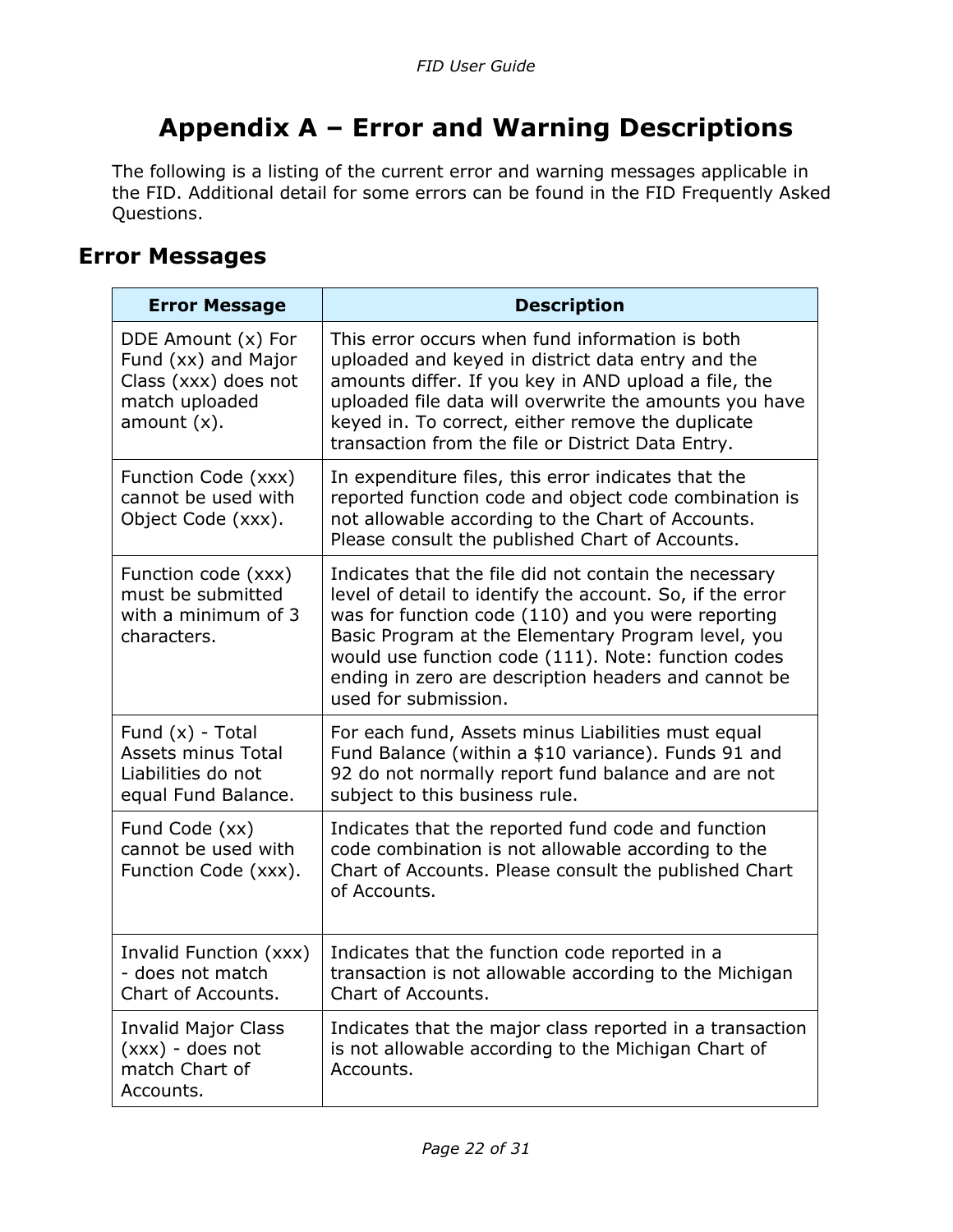| <b>Error Message</b>                                                                 | <b>Description</b>                                                                                                                                                                                                                                                                                                                                                    |
|--------------------------------------------------------------------------------------|-----------------------------------------------------------------------------------------------------------------------------------------------------------------------------------------------------------------------------------------------------------------------------------------------------------------------------------------------------------------------|
| Invalid Object (xxxx)<br>- does not match<br>Chart of Accounts.                      | Indicates that the object reported in a transaction is<br>not allowable according to the Michigan Chart of<br>Accounts. You will want to check the Chart of Accounts<br>to verify the object code is correct. Also, check that<br>the object code was submitted with leading zeros.                                                                                   |
| <b>Invalid School Code</b><br>(xxxxx), does not<br>exist in School Code<br>Master.   | Indicates that the school code reported for this<br>transaction does not match an existing code in the<br>Educational Entity Master. Check that the school code<br>submitted in your file was accurate and that it was<br>submitted with leading zeros.                                                                                                               |
| Invalid Suffix (xxxx) -<br>does not match Chart<br>of Accounts.                      | Indicates that the submitted suffix code does not<br>match an existing suffix in the Michigan Chart of<br>Accounts. You will want to check the Chart of Accounts<br>to verify the suffix code is correct and that it was<br>submitted with leading zeros.                                                                                                             |
| Major Class (xxx)<br>cannot be used with<br>Fund (xxxx).                             | Indicates that the transaction is not an approved<br>account combination according to the Michigan Chart<br>of Accounts.                                                                                                                                                                                                                                              |
| Major Class (xxx)<br>cannot be used with<br>Suffix Code (xxxx).                      | Indicates that the transaction is not an approved<br>account combination according to the Michigan Chart<br>of Accounts.                                                                                                                                                                                                                                              |
| Major Class code<br>(xxx) must be<br>submitted with a<br>minimum of 3<br>characters. | Indicates the file did not contain the necessary level of<br>information to identify the account. So, if the error was<br>for major class code (110), and you were reporting<br>Taxes Levied at the Property Tax level, you would use<br>major class code (111). Note: Function codes ending<br>in zero are description headers and cannot be used for<br>submission. |
| Major Class code<br>length is more than<br>maximum length<br>allowed 3.              | Indicates that in your file, the major class field<br>contains a figure longer than three spaces. Please refer<br>to Appendix A for descriptions of the proper file layout.                                                                                                                                                                                           |
| School Code expected<br>for Function (xxx).                                          | Indicates that the system expected to receive a<br>specific school code for the given transaction. School-<br>level data are collected for Function Codes 111, 112,<br>113, 118, 119, 122, 125, 127, 241 and 249.                                                                                                                                                     |
| Grant code is missing.                                                               | Indicates that one or more records in the expenditure<br>file do not contain a four-digit grant code.                                                                                                                                                                                                                                                                 |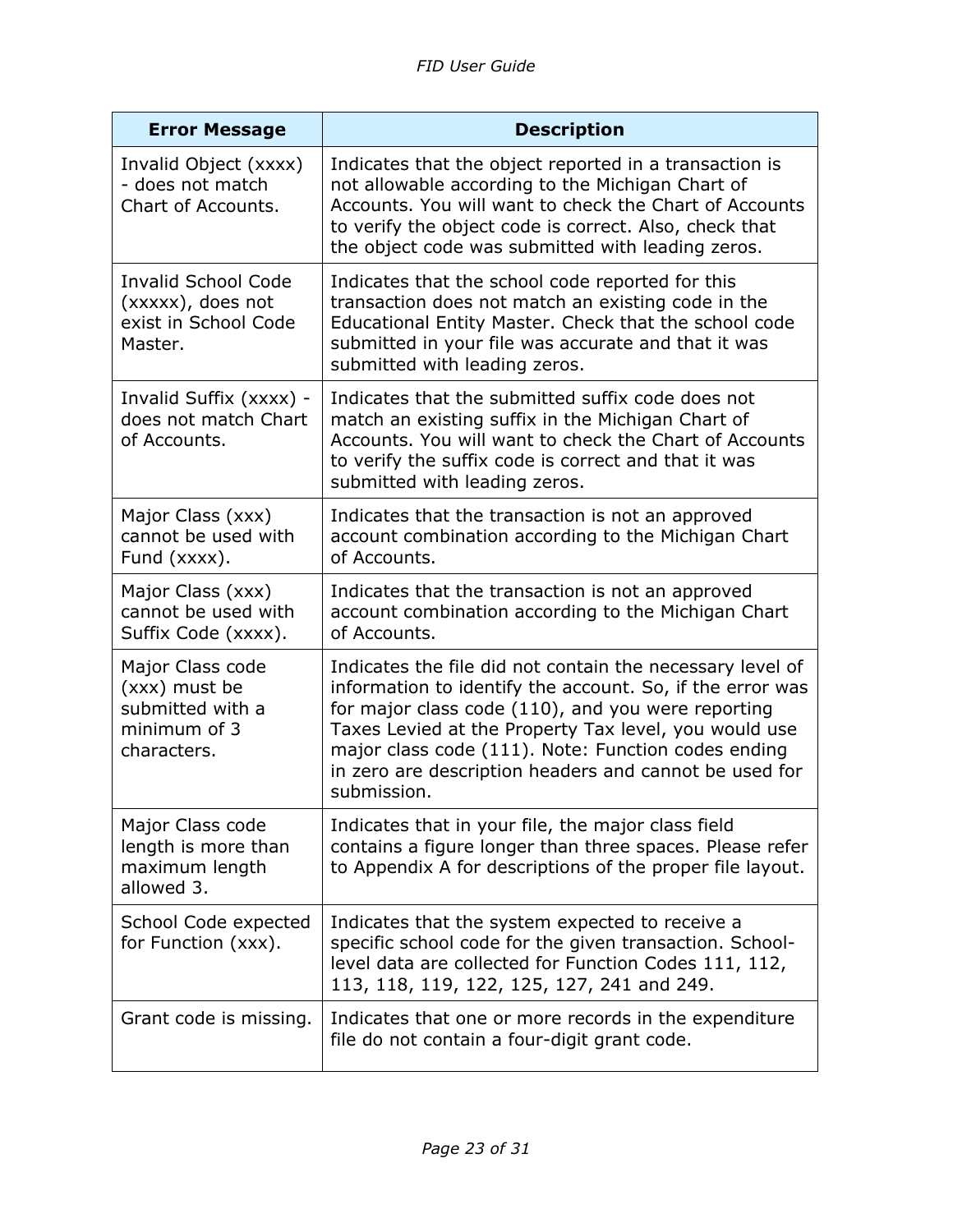| <b>Error Message</b>                                                                              | <b>Description</b>                                                                                                                                                                                                                                                                       |
|---------------------------------------------------------------------------------------------------|------------------------------------------------------------------------------------------------------------------------------------------------------------------------------------------------------------------------------------------------------------------------------------------|
| Invalid Grant code<br>(xxxx). Check the<br>published Chart of<br>Accounts.                        | The grant code provided does not match a valid code<br>as published in the Chart of States or is not a 0000 or<br>9xxx code. Also, note that the grant code is a four-<br>position field, of which the first three positions must<br>match a valid grant code. There is no leading zero. |
| Object Code $\{0\}$ is<br>invalid and is not<br>defined in the chart of<br>accounts.              | The object code does not exist within the Chart of<br>Accounts at the three-digit level.                                                                                                                                                                                                 |
| Object code $\{0\}$ is<br>invalid and is only<br>defined in the chart of<br>accounts as a header. | The object code entered is a header level object and<br>the district/ISD is required to report at a more detailed<br>three-digit level.                                                                                                                                                  |
| Major Class Code $\{0\}$<br>is invalid and is not<br>defined in the chart of<br>accounts.         | The major class code entered is a header level and the<br>district/ISD is required to report at a more detailed<br>three-digit level.                                                                                                                                                    |

# <span id="page-23-0"></span>**Warning Messages**

| <b>Warning Message</b>                                                               | <b>Description</b>                                                                                                                                                                                                                                                                          |
|--------------------------------------------------------------------------------------|---------------------------------------------------------------------------------------------------------------------------------------------------------------------------------------------------------------------------------------------------------------------------------------------|
| Expenditure amount for<br>Function (xxx) and<br>Object (xxxx) is<br>negative (-xxx). | Expenditures are normally reported with debit<br>balances. When they are submitted with credit<br>balances at the detail level, a warning is displayed.<br>NOTE: This warning may cause an inappropriate<br>balance at the rolled-up level and result in a cross-<br>file validation error. |
| Major Class (xxx)<br>expected as credit,<br>debits received in<br>incoming file.     | An opposite balance has been received in the<br>uploaded file. This can apply to revenue files and<br>certain balances within the balance sheet file. NOTE:<br>This warning may cause an inappropriate balance at<br>the summary level and result in a cross-file<br>validation error.      |
| Major Class (xxx)<br>expected as debit,<br>credits received in<br>incoming file.     | An opposite balance has been received in the<br>submitted file. This warning is applicable to the<br>balance sheet file. NOTE: This warning may cause<br>an inappropriate balance at the rolled-up level and<br>result in a cross-file validation error.                                    |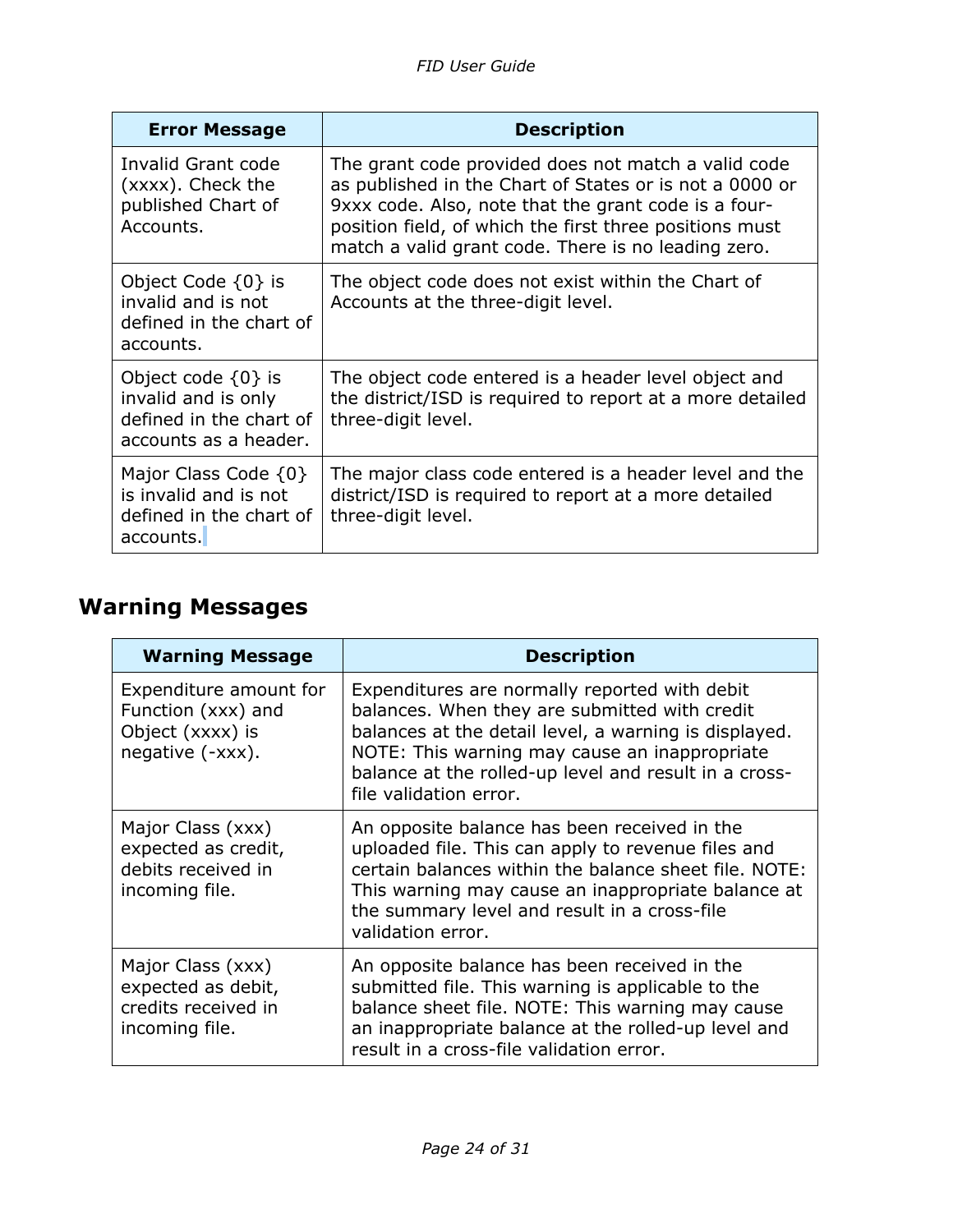| <b>Warning Message</b>                                      | <b>Description</b>                                                                                                                                                                   |
|-------------------------------------------------------------|--------------------------------------------------------------------------------------------------------------------------------------------------------------------------------------|
| School Code (xxxxx)<br>does not belong to your<br>district. | This warning is triggered when a district uploads a<br>school code other than one of its own. Check that<br>the school code is correct and that it is an<br>appropriate transaction. |

# <span id="page-24-0"></span>**Cross File Validation**

| <b>Validation Check</b>                                                                 | <b>Severity</b> | <b>Description</b>                                                                                                                                                                                                                                                                                                       |
|-----------------------------------------------------------------------------------------|-----------------|--------------------------------------------------------------------------------------------------------------------------------------------------------------------------------------------------------------------------------------------------------------------------------------------------------------------------|
| <b>General Fund</b><br>expenditure total does<br>not equal zero.                        | Error           | This verification procedure checks to<br>ensure that general fund expenditures<br>for the district have been reported.<br>Users who receive a red "X" in this field<br>need to check their expenditure files.                                                                                                            |
| General Fund revenue<br>total does not equal<br>zero.                                   | Error           | This verification procedure checks to<br>ensure the general fund revenues have<br>been reported. At a minimum, state<br>school aid funds must be reported here;<br>otherwise, the file will be flagged with a<br>red "X."                                                                                                |
| <b>Education Service</b><br>Provider file<br>requirement has been<br>met.               | Error           | Indicates that after the financial<br>information was rolled-up, the system<br>found that total purchased services are<br>greater than or equal to 50 percent of<br>the general fund current operating<br>expenses. When this occurs, districts<br>and ISDs are required to submit an ESP<br>file.                       |
| ESP amount is greater<br>than or equal to 50<br>percent of Purchase<br>Services amount. | Error           | When an ESP file is submitted, the<br>system validates that it captures an<br>number of expenditures that are greater<br>than or equal to 50 percent of the<br>general fund current operating<br>expenses.                                                                                                               |
| Instructional<br>expenditures are<br>consistent with<br>previous year.                  | Warning         | The reported instructional expenditures<br>(Function 1xx) show a difference of<br>XXX.XX percent compared to data from<br>the previous school year. Please confirm<br>your reported instructional expenditures<br>are correct. Note: this displays when<br>there is a more than 15 percent change<br>from previous year. |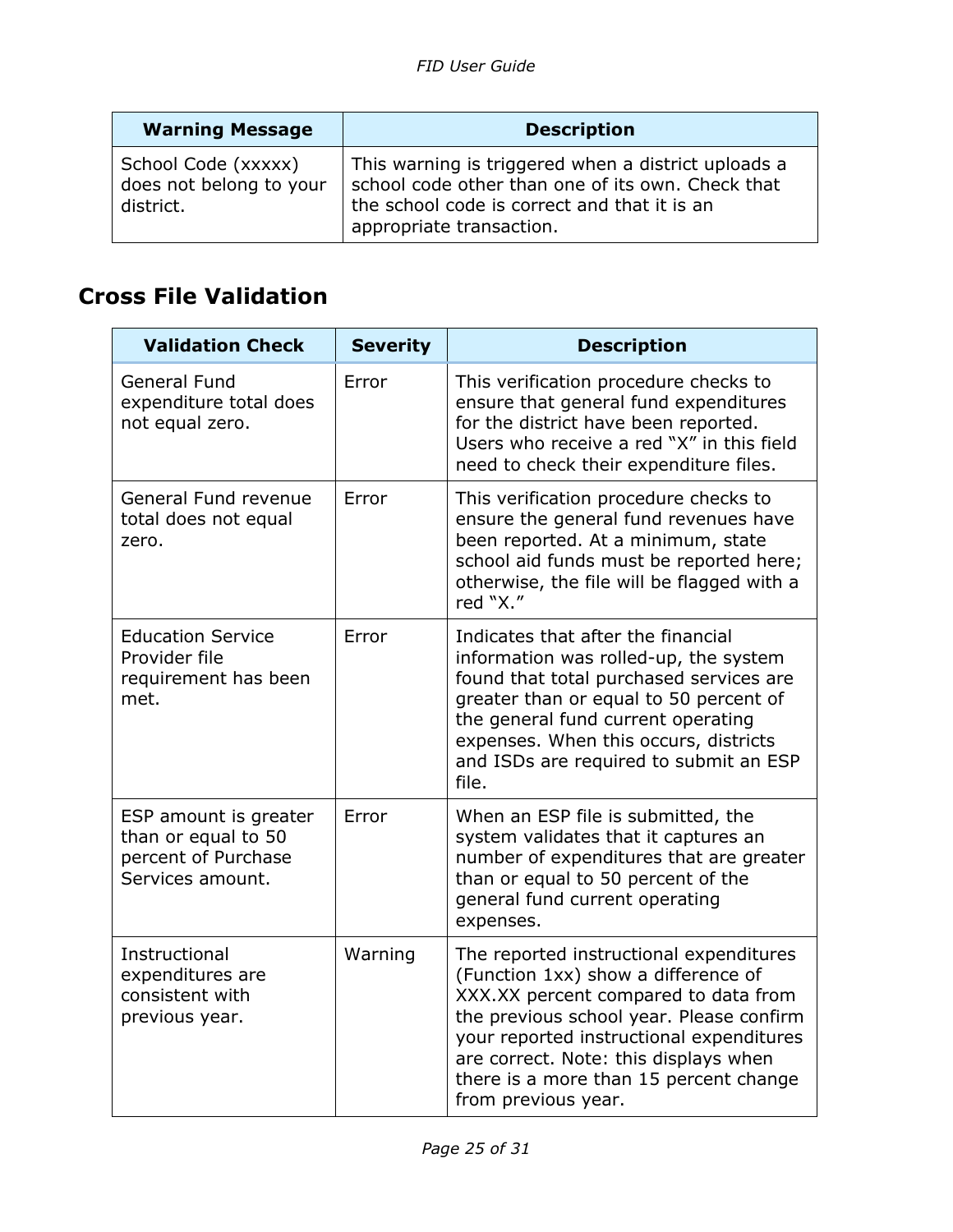| <b>Validation Check</b>                                                                       | <b>Severity</b> | <b>Description</b>                                                                                                                                                                                                                                                                                              |
|-----------------------------------------------------------------------------------------------|-----------------|-----------------------------------------------------------------------------------------------------------------------------------------------------------------------------------------------------------------------------------------------------------------------------------------------------------------|
| <b>Building Level</b><br><b>Expenditures are</b><br>Reported for the<br>Required Functions.   | Error           | Functions 1XX and 24X must be<br>reported at the building level. A valid<br>building code must be reported with<br>these expenditures.                                                                                                                                                                          |
| <b>Dual Enrollment Tuition</b><br>and Fees do not exceed<br>reported tuition<br>expenditures. | Error           | The total amount entered for Dual<br>Enrollment Tuition and Fees exceeds the<br>uploaded expenditure amount reported<br>for high school tuition (function 113,<br>object 37xx). Please confirm the<br>amounts entered in the District Data<br>Entry screen and the uploaded<br>expenditure amounts are correct. |
| Mandatory benefits<br>were reported with the<br>corresponding salaries.                       | Warning         | Indicates that mandatory benefits<br>(object code 28) were reported without<br>a corresponding salary (object codes 10-<br>19). Review your expenditure report and<br>make any necessary corrections to your<br>file.                                                                                           |
| Salaries were reported<br>with the corresponding<br>mandatory benefits.                       | Warning         | Indicates that salary (object codes 10-<br>19) was reported without corresponding<br>mandatory benefits (object code 28).<br>Review your expenditure report and<br>make any necessary corrections to your<br>file.                                                                                              |
| Mandatory benefits do<br>not exceed<br>corresponding salaries.                                | Warning         | Indicates that mandatory benefits<br>(object code 28) exceeded salary<br>(object codes 10-19) amount. Review<br>your expenditure report and make any<br>necessary corrections to your file.                                                                                                                     |
| <b>Outgoing transfers</b><br>equal incoming<br>transfers.                                     | Error           | Checks that the sum of all expenditures<br>reported in a function beginning with "6"<br>equal the sum of revenues reported in<br>major class codes beginning with "6".<br>These amounts are highlighted in<br>parentheses within the error description.                                                         |
| <b>Outgoing Transfers</b><br>match Incoming<br>Transfers, by fund and<br>amount.              | Error           | For transfer dollars going out, checks<br>fund modification major class codes<br>(6xx) to ensure that the amount and<br>fund code (as indicated by the second<br>and third position of the major class<br>code) have a corresponding match in<br>the revenue file.                                              |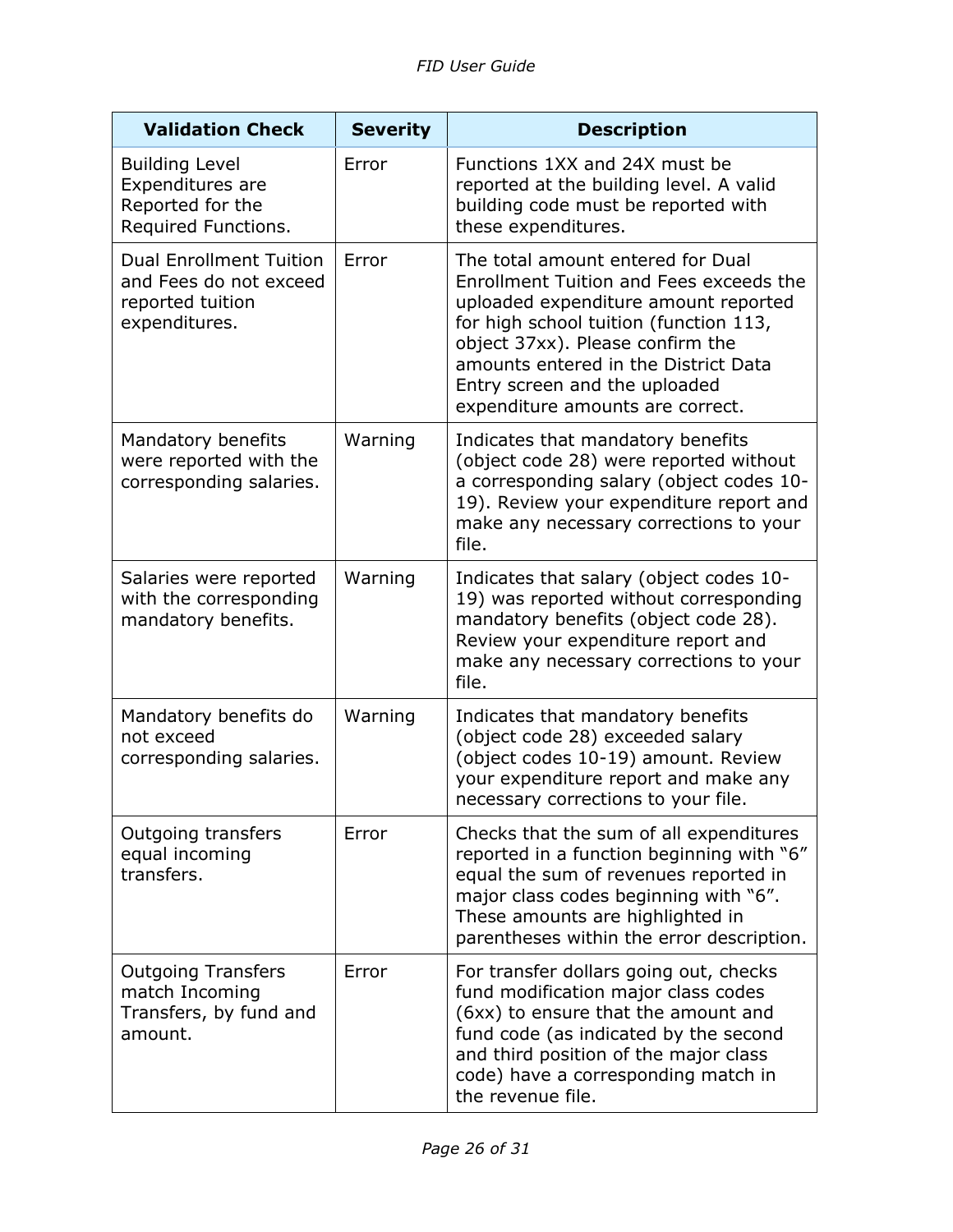| <b>Validation Check</b>                                                                                                 | <b>Severity</b> | <b>Description</b>                                                                                                                                                                                                                                                                        |
|-------------------------------------------------------------------------------------------------------------------------|-----------------|-------------------------------------------------------------------------------------------------------------------------------------------------------------------------------------------------------------------------------------------------------------------------------------------|
| <b>Incoming Transfers</b><br>match Outgoing<br>Transfers, by fund and<br>amount.                                        | Error           | For transfer dollars coming in, checks<br>fund modification major class codes<br>(6xx) to ensure that the amount and<br>fund code (as indicated by the second<br>and third position of the major class<br>code) have a corresponding match in<br>the expenditure file.                    |
| Pension Liability - Long<br>Term portion has been<br>submitted.                                                         | Error           | Amount entered for Major Class 594<br>(Pension Liability - Long Term Portion) is<br>0. You must include an amount greater<br>than 0 in your upload file OR enter an<br>amount greater than 0 in the District<br>Data Entry screen (Assets & Liabilities<br>tab).                          |
| <b>Dual Enrollment Tuition</b><br>and Fees has been<br>reported in District<br>Data Entry.                              | Warning         | There are \$0 reported for dual<br>enrollment tuition and fees. However,<br>the district reported dual enrollment<br>students in TSDL. Please review these<br>data in District Data Entry and verify all<br>dual enrollment tuition and fees have<br>been reported.                       |
| Utilities and Energy<br>Supplies have been<br>reported.                                                                 | Error           | Based on the uploaded expenditure file,<br>no utilities and energy supplies (object<br>codes 55XX) have been reported. Please<br>refer to the Michigan Public School<br>Accounting Manual and upload a new file<br>with these expenditures.                                               |
| <b>USDA</b> commodities<br>reported in revenue<br>match USDA<br>commodities reported<br>in expenditures.                | Error           | Verifies that the amount of USDA<br>commodities reported under major class<br>code 481 in revenue match the total<br>USDA commodities reported under grant<br>code 781 in expenditure. If commodities<br>do not match in both files, the system<br>will produce a warning.                |
| <b>USDA</b> commodities<br>bonus reported in<br>revenue match USDA<br>commodities bonus<br>reported in<br>expenditures. | Error           | Verifies that the amount of USDA<br>commodities bonus reported under<br>major class code 482 in revenue match<br>the total USDA commodities bonus<br>reported under grant code 782 in<br>expenditure. If commodities do not<br>match in both files, the system will<br>produce a warning. |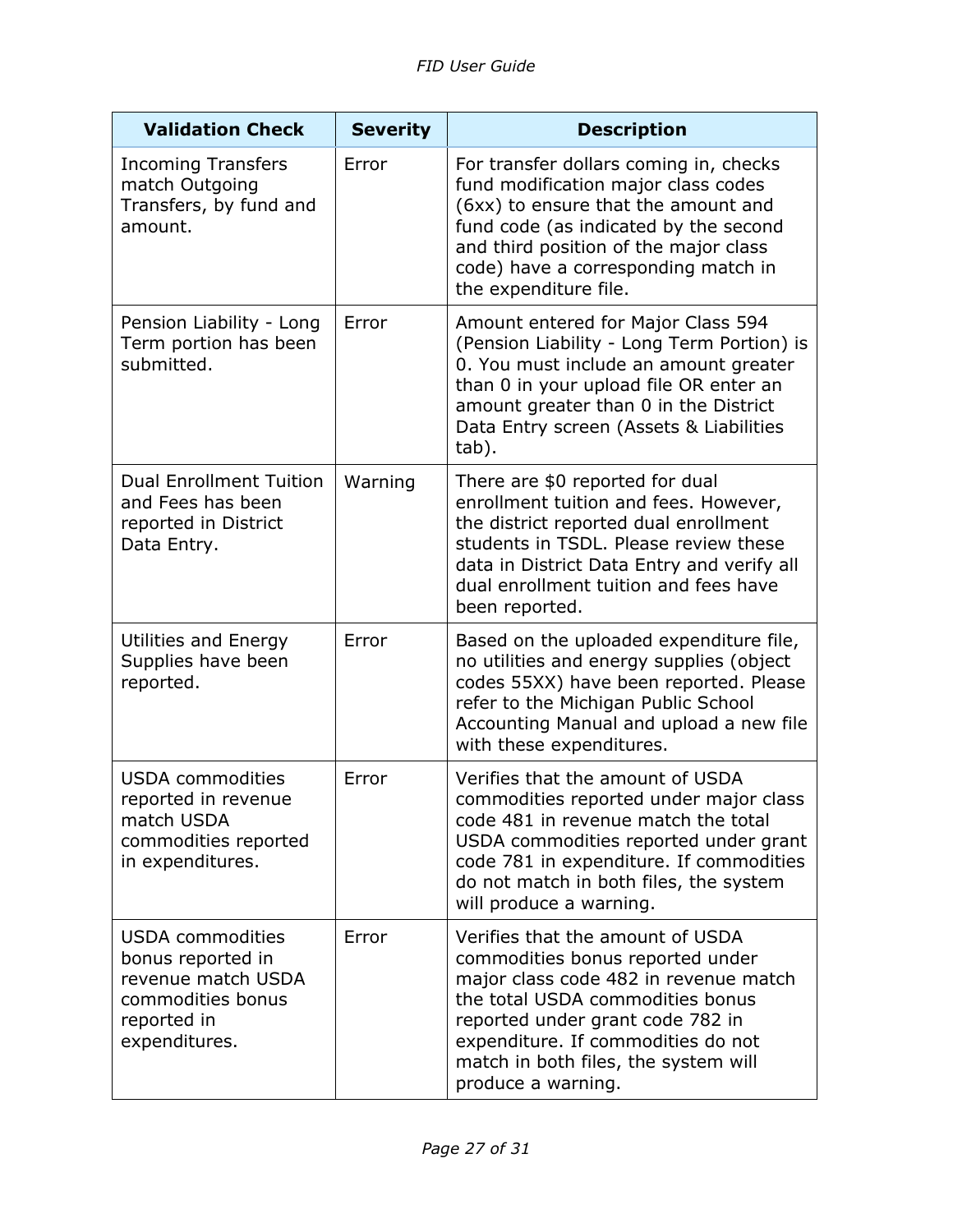# <span id="page-27-0"></span>**Credit/Debit Verification**

| <b>Verification</b><br><b>Message</b>                                         | <b>Definition</b>                                                                                                                                                                                                    |
|-------------------------------------------------------------------------------|----------------------------------------------------------------------------------------------------------------------------------------------------------------------------------------------------------------------|
| <b>Balance Sheet</b><br>amounts are<br>appropriate at the<br>rolled-up level. | Assets were reported as credit (-) amounts or liabilities<br>were reported as debit $(+)$ amounts at the rolled-up<br>level in the balance sheet file resulting in an<br>inappropriate balance in the balance sheet. |
|                                                                               | The error message will indicate the Fund and Major<br>Class combination where the error occurred. You can<br>also review the balance sheet report and any warnings<br>received.                                      |
| Revenue amounts are<br>credits $(-)$ at the<br>rolled-up level.               | Some revenue amounts were found as debits $(+)$ at the<br>rolled-up level resulting in an inappropriate balance.                                                                                                     |
|                                                                               | The error message will indicate the Fund, Major Class<br>and Suffix Code combination where the error occurred.<br>You can also review the review report and any warnings<br>received.                                |
|                                                                               | Major classes 153 (Gains/Losses on the sale of<br>investments) and 193 (Gains/Losses on sale of fixed<br>assets) are exceptions to this rule.                                                                        |
| Expenditure amounts<br>are debits $(+)$ at the<br>rolled-up level.            | Some expenditure amounts were found as credits (-) at<br>the rolled-up level resulting in an inappropriate balance<br>in the expenditure file.                                                                       |
|                                                                               | The error message will indicate the Fund, Function and<br>Object Code combination where the error occurred.<br>Users can also review the expenditure report and any<br>warnings received.                            |
| Indirect cost recovery<br>is in balance.                                      | This warning indicates when the indirect cost recovery<br>is not in balance and as a net effect on the district's<br>fund balance. Please see the FID FAQs for more<br>information.                                  |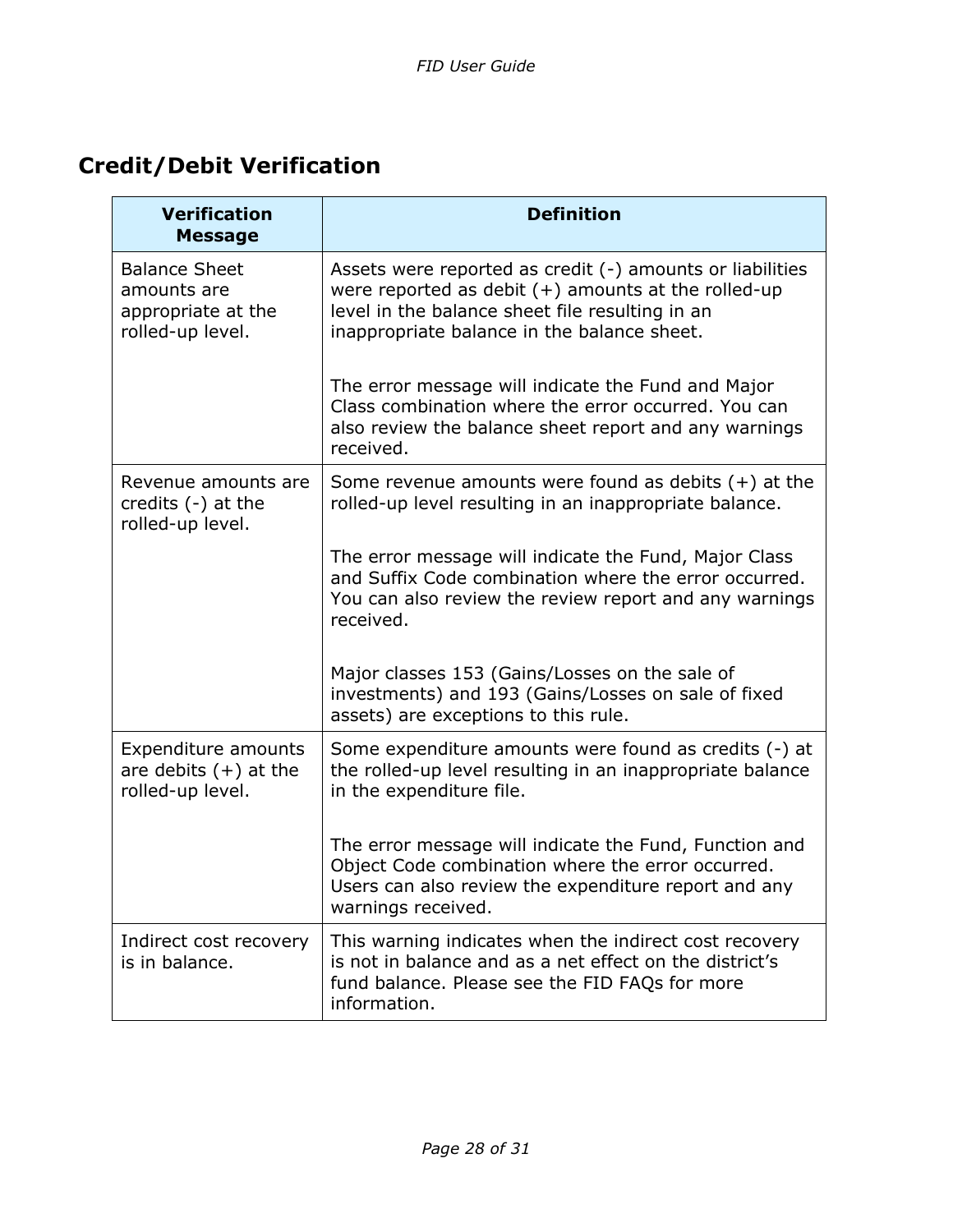# <span id="page-28-0"></span>**Appendix B: Educational Service Provider File Guidelines**

The ESP file allows public schools to report expenditure detail for services that are purchased from educational service providers. The schedule must be completed by any public school district (including public school academies) that purchases services in an amount equal to, or greater than, 50 percent of its general-fund current operating expenditures.

Amounts reported as purchased services from an educational service provider in the various functions must be broken down into the object(s) on which the education service provider spent the fee. For example, Happy Valley Academy reported the fund, function, and object combination in their expenditure file of 11, 241 and 31 in the amount of \$152,600. The supplemental schedule (ESP file) should reflect the breakdown of how those funds were used by the service provider to pay salaries, benefits, supplies, capital outlay, or other for that function. The total dollars reported in the supplemental schedule for any given function should reflect the amount paid to the educational service provider for that function. In the case of Happy Valley, this breakdown was reported as shown below. When you sum the amount of each transaction, it totals \$152,600, matching the amount reported for purchased services in the expenditure file.

|     | <b>FUNC OBJ</b> | AMT   |
|-----|-----------------|-------|
| 241 | 1150            | 75000 |
| 241 | 1151            | 10000 |
| 241 | 1620            | 40000 |
| 241 | 2130            | 7000  |
| 241 | 2820            | 6900  |
| 241 | 2830            | 10400 |
| 241 | 2850            | 3300  |

Management fees for certain functions may be reported as a lump-sum purchased service only when the costs incurred at the Educational Service Provider to provide the service cannot be directly attributed to an individual school district. These are often labeled indirect costs and are defined as follows: Those costs that have been incurred for common or joint purposes. These costs benefit more than one cost center and cannot be readily or specifically identified with a cost center without effort disproportionate to the results achieved. For those costs considered indirect, the educational service provider may charge the public school a reasonable fee for the function without reporting the breakdown of the fee on the supplemental schedule as educational service provider salaries, benefits, supplies, capital outlay, etc. When the educational service provider costs associated with these functions can be readily or specifically identified with the individual school district, the service fee should be reported on the supplemental schedule under the appropriate object code.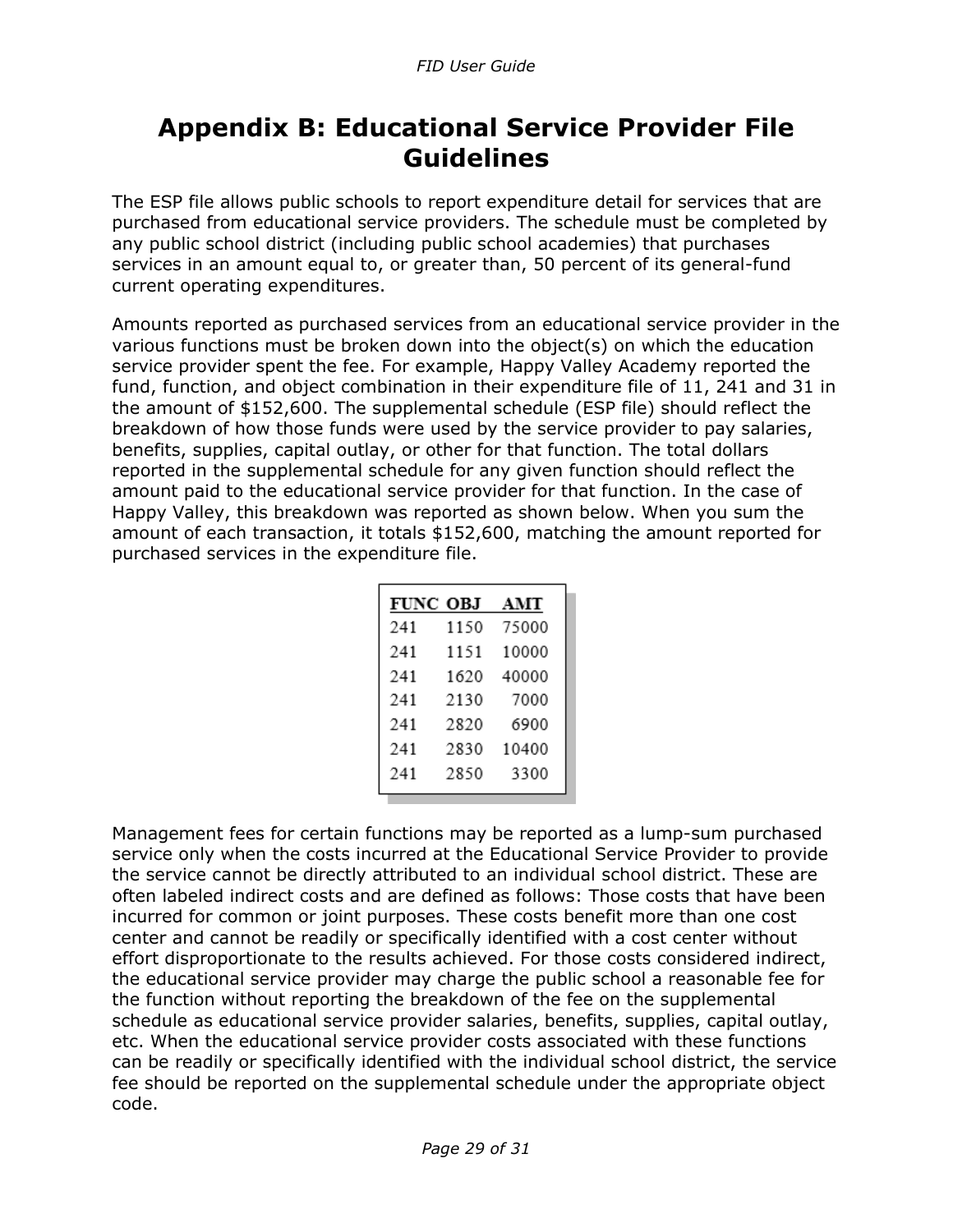**System Validations -**The FID applies two validations specific to the ESP file. The first checks at the summarized level for the expenditure file (fund, function, and second position of the object code) to determine whether total purchased services were greater than, or equal to, 50 percent of the general fund current operating expenses. If so, the district is required to submit an ESP file.

For example, Happy Valley Academy reported \$2,000,000 worth of expenditures for the previous school year as detailed in the table below. Purchased services totaled \$1,750,000 or 87.5 percent of the total general fund expenses. Happy Valley would be required to submit an ESP file to detail these purchased services.

|    | FUND FUNC OBJ |    | AMT     |
|----|---------------|----|---------|
| 11 | 111           | 31 | 700,000 |
| 11 | 112           | 31 | 450,000 |
| 11 | 122           | 31 | 50,000  |
| 11 | 232           | 31 | 150,000 |
| 11 | 249           | 31 | 300,000 |
| 11 | 259           | 31 | 100,000 |
| 11 | 261           | 82 | 250,000 |
|    |               |    |         |

When an ESP file is required, the system validates the file captures an amount of expenditures that are greater than or equal to 50 percent of the general fund current operating expenses. For Happy Valley, the amount of the ESP file should approximate the reported \$1,750,000 but at a minimum total \$1,000,000.

**Teacher and Administrative Salary Data -** Of importance is purchased services for Professional and Technical Services (3100). Data submitted by school districts via the FID and the REP are used to produce various reports for the U.S. Department of Education and the state of Michigan regarding school personnel. Accurate submission of data is vital to the accuracy of statistical data reported by the Michigan Department of Education. To help ensure accuracy, please be sure to do the following:

- 1. Check your ESP Detail Report submission to be sure you are not merely resubmitting 3100-coded expenses again in 3100 categories.
- 2. Coordinate with your district's authorized REP user to ensure salaries for instructional and administrative staff members, as reported in REP, are reflected in the ESP file with the proper function and object code combination.

#### **Things to remember**

• As in the expenditure file, do not assign expenses to thousand-level object codes (such as 1000) as these are category headings and need additional detail provided in the final digits.